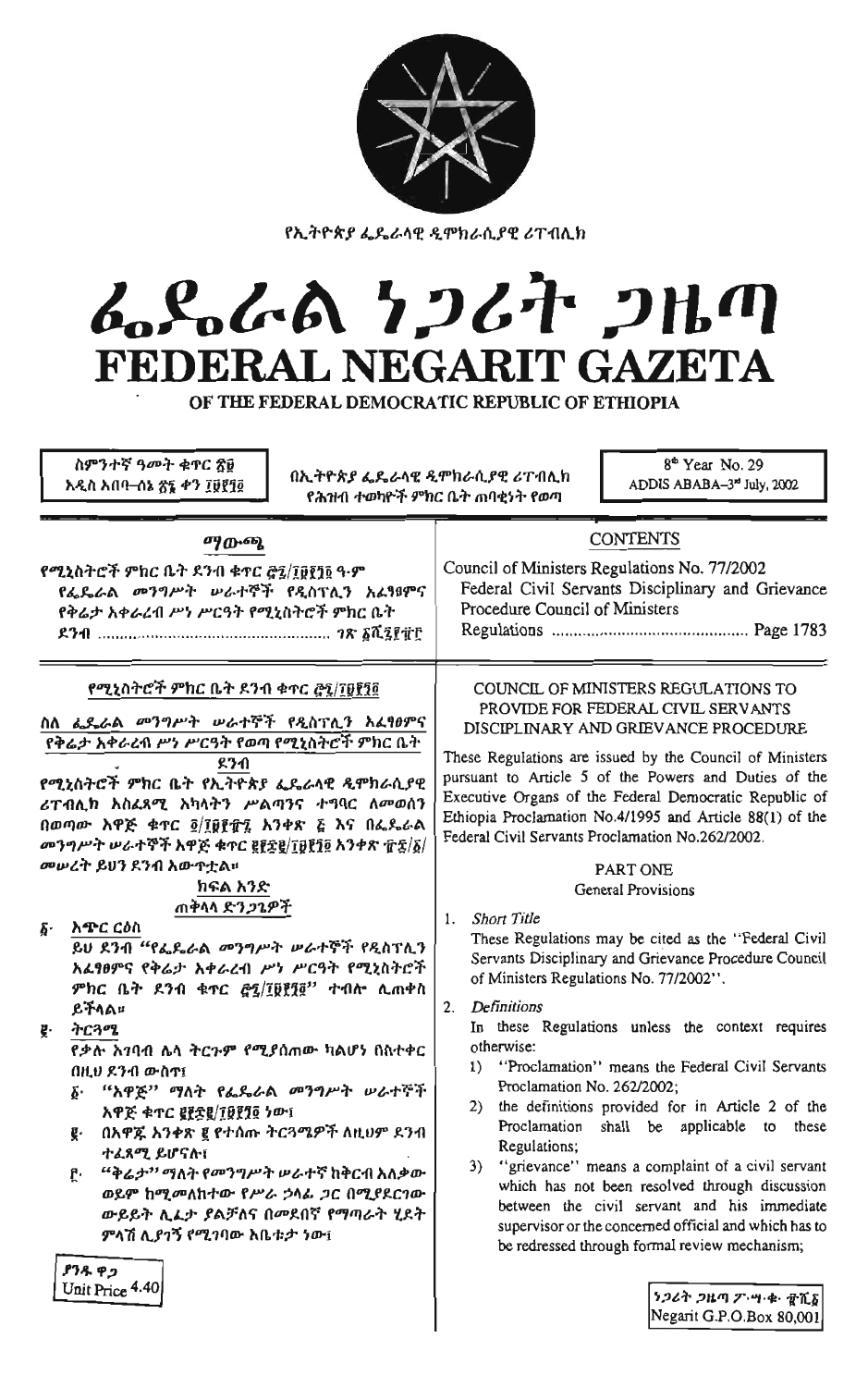"የእስተጻደር ፍርድ ቤት" ማለት በአዋጁ አንቀጽ ፸  $\vec{\mathbf{Q}}$  . መሠረት የተቋቋመው የመንግሥት ሠራተኞች የአስተ ጻደር ፍርድ ቤት ነው።

# ክፍል ሁለት የዲስፕሊን አፈጻጸም

## ምዕራፍ አንድ የዲስፕሊን እርምጀ የመውሰድ ሥልጣንና ኃላፊነት

- ፫· ቀላል የዲስፕሊን ጥፋቶች ማንኛውም የመንግሥት ሠራተኛ ቀላል የዲስፕሊን ተፋት የፊፀመ እንደሆነ እንደ ጥፋቱ ከብደት፣
	- **የቅርብ ኃላፊው የቃል ማስጠንቀቂያ የ**መስጠት፥ δ.
	- g- ከዋና ክፍል ያላንሰ ደረጃ ያለው የሚመለከተው ኃላፊ የጽሁፍ ማስጠንቀቂያ የመስጠት፣ ወይም
	- ը. *የመሥሪያ* ቤቱ የአስተዳደር ኃላፊ እስከ አንድ ወር ደ*መወዝ የመቅ*ጣት!

ሥልጣንና ኃላፊነት ይኖረዋል።

#### ፬· ከባድ የዲስፐሊን ተፋቶች

ማንኛውም የመንግሥት ሠራተኛ ከባድ የዲስፕሊን ጥፋት የፈፀመ እንደሆነ የመሥሪያ ቤቱ የበላይ ኃላፊ በዚህ ደንብ *መሥረት ተጣርቶ ሲቀርብስት እን*ደ ተፋቱ ክብደት እስከ ሶስት ወር ደመወዝ የመቅጣት ወይም ከሥራ ደረጀና ደመወዝ ዝቅ የማድረግ ወይም ከሥራ የማሰናበት ሥልጣንና ኃላፊነት ይኖረዋል።

#### <u>ξ</u>· ከሥራ ስለማንድ

- ማንኛውም የመንግሥት ሠራተኛ በአዋጁ አንቀጽ ፳፳  $\delta$ . መሠረት ከስራ ሲታገድ የታገደበት ምክንያት በጽሑፍ ይገለጽለታል፡፡ የሥራተኛው አድራሻ ባለመታወቁ ወይም በሌላ ምክንያት የማገጀውን ትዕዛዝ ለሥራተኛው ለራሱ መስጠት ካልተቻለ ት**ዕ**ዛዙ በመሥሪያ ቤቱ የማስታ ወቂያ ሰሌዳ ላይ ተለጥፎ ለአስር ቀን እንዲቆይ ይደረጋል።
- ይ የመንግሥት ሠራተኛው በተከሰሰበት ጥፋት ምክንያት ከሥራ እንዲሰናበት ካልተወሰነበት በስተቀር በእግዱ ወቅት ሳይከፈለው የቀረው ደመወዙ ያለወለድ ይከፌ ለዋል።
- F· የመንግስት ሥራተኛው መታንድ ከዕግዱ ጋር ያልተያያዙ መብቶችንና ግዴታዎቹን ተፈጸሚነት አያስቀርም።

### ምዕራፍ ሁለት የዲስፕሊን ምርመራ

#### የተፋጠነ የዲስፕሊን ምር*ሙራ* 星-

- ማንኛውም የመንግሥት ሠራተኛ በዚህ ደንብ አንቀጽ ፫  $\delta$ . ንውስ አንቀጽ (δ) ወይም (፱) መሥረት የሚያስቀጣ ቀላል የዲስፕሊን **ዋፋት የ**ፈፀመ እንደሆነና የሚመለከተው ኃላፊ አስፈላጊ ሆኖ ካነንው ዋፋቱን የሚያጣሩ አንድ ወይም ከአንድ በላይ የ*መ*ንግሥት **ሠራተ**ኞች ሊመድብ ይችላል።
- **ዩ· የተመደበው አጣሪ፣ የመንግሥት ሠራተኛው ለቀረበበት** ክስ በጽሑፍ መልስ እንዲሰጥ የክሱን ጽሁፍ ይልክ ∧ナム☆
- F. *የመንግሥት ሠራተኛው* የፋቱን አ**ምና** መልስ የሰጠ እንደሆነ አጣሪው በዚሁ ላይ ተመሥርቶ የውሣኔ ሃሣብ ያቀርባል።
- *የመንግሥት ሠራተኛ*ው የቀረበበትን ክስ በመካድ መልስ  $\overline{\mathbf{0}}$  . የሰጠ እንደሆነ አጣሪው አግባብ ያላቸውን ማስረኛዎች ከመረመረ በኋላ ለሚመለከተው ኃላፊ የውሣኔ ሃሣብ ያቀርባል።

"Tribunal" means the Administrative Tribunal es-4) tablished under Article 70 of the Proclamation.

### PART TWO Disciplinary Procedure **CHAPTER ONE** Powers and Responsibilities to Take **Disciplinary Measures**

#### $3.$ Minor Disciplinary Offenses

The powers and responsibilities of taking disciplinary measures against a civil servant who commits minor disciplinary offenses shall be as follows:

- 1) oral warning by his immediate supervisor;
- written warning by the concerned official having a  $2)$ rank not lower than a division head;
- 3) fine not exceeding one month's salary by the administrative head of the government office.

#### $4<sub>1</sub>$ **Grave Disciplinary Offenses**

The head of a government office, upon receiving reports of inquiry conducted in accordance with these Regulations, shall have the powers and responsibilities to take disciplinary measures against a civil servant who has committed grave disciplinary offense entailing fine not exceeding three month's salary, down grading or dismissal depending on the severity of the offense.

- Suspension from Duty 5.
	- 1) Where a Civil servant is suspended in accordance with Article 68 of the Proclamation, he shall be notified, in writing, of the grounds of his suspension. Where the address of the civil servant is unknown or it is otherwise impossible to hand the suspension order to him, it shall be posted on the notice board of the government office for ten days.
	- 2) Unless a decision of dismissal is rendered against an accused civil servant, the salary withheld at the time of suspension shall be paid to him without interest.
	- 3) The suspension of a civil servant shall neither deprive him of his rights nor relieve him from his duties which are not affected by the suspension.

# CHAPTER TWO Disciplinary Inquiry

- 6. Summary Inquiry
	- 1) Where a civil servant commits a minor disciplinary offense punishable under Sub-Article (1) or (2) of Article 3 of these Regulations, the concerned official may, where he deems it necessary, assign one or two civil servants to conduct an inquiry.
	- 2) The inquiry officer shall send the charge to the accused and request him to reply in writing.
	- 3) Where the accused replies in admission, the inquiry officer shall submit his recommendation on the basis of the reply.
	- 4) Where the civil servant denies the charge, the inquiry officer shall, after examining the appropriate evidence, submit his recommendation to the concerned official.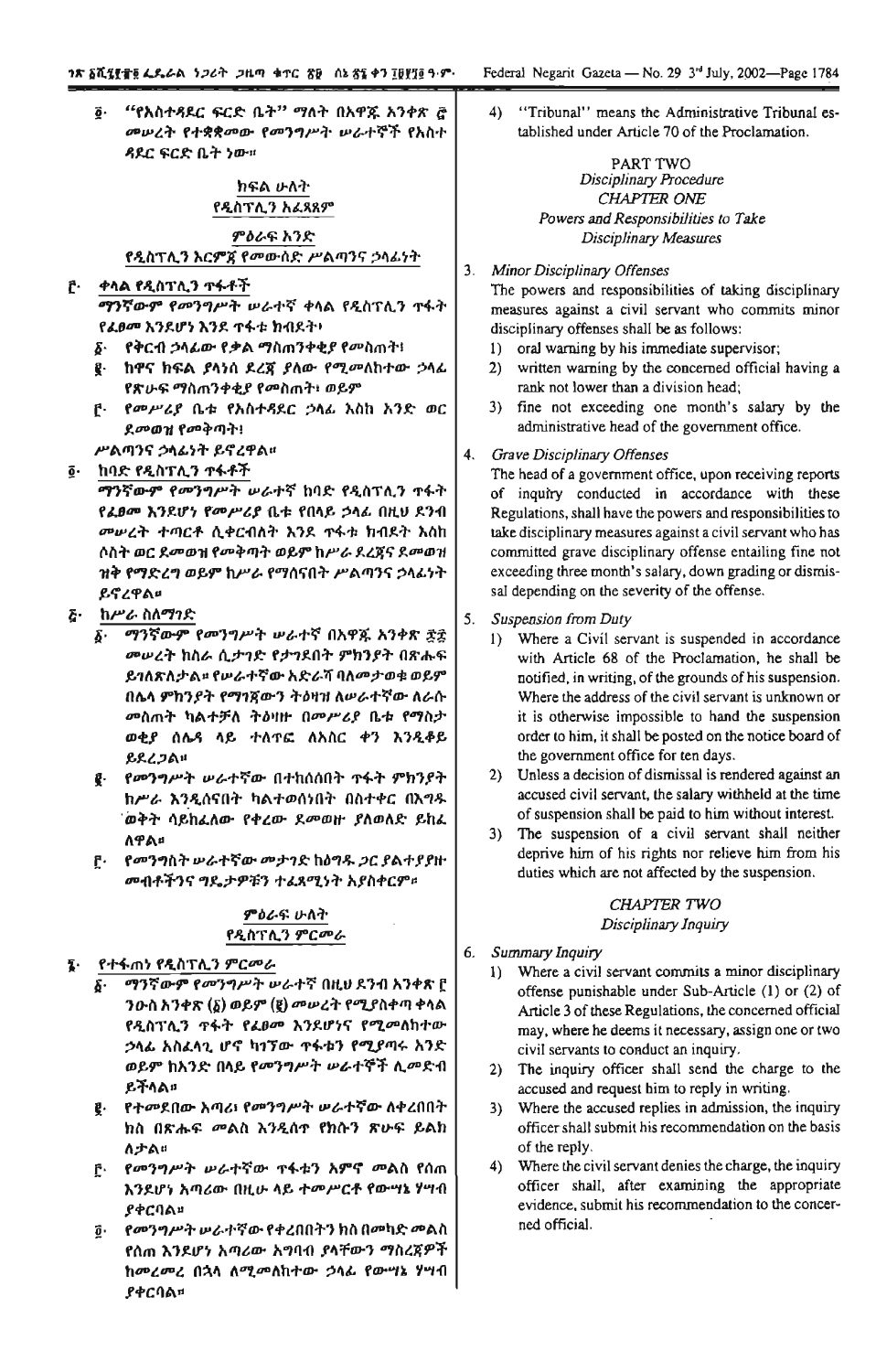ተከሣሽ፣

የሚመለከተው ኃላፊ የቀረበለትን የውሣኔ ሃሣብ 5) The concerned official shall, after examining the  $\boldsymbol{\tilde{c}}$  . *መርምሮ* ውሣኔ ይሰጣል፤ ሆኖም የሚወሰነው የዲሳፕሊን recommendation submitted to him, decide the case; ቅጣት ከራሱ ሥልጣን በላይ ከሆነ የበኩሉን አስተያየት provided however, that where the disciplinary penalty to be imposed is beyond his authority, he ጨምሮ ለሚመለከተው ኃላፊ ያቀርባል። shall submit his recommendation to his superior. <u>ዷ</u>· መደበኛ ምርመራ 7. Formal Inquiry ማንኛውም የመንግሥት ሥራተኛ በዚህ ደንብ እንቀጽ ը/ը/ Where a civil servant is charged with disciplinary ወይም እንቀጽ ፬ መሥረት በሚያስቀጣ የዲስፕሊን ጥፋት offenses punishable under Article 3(3) or 4 of this የተከሰሰ እንደሆነ ክሱ የሚከተሉትን ድን*ጋጌዎች ተ*ከትሎ Regulations, the charge shall be investigated in accor-ይጣራል። dance with the following provisions. የክስ ጽሑፍ ድ· 8. Charges & የዲስፐሊን ክስ ጽሁፍ የመንግሥት መሥሪያ ቤቱ 1) A disciplinary charge shall be signed by the adminis-የአስተዳደር ኃላፊ የፌረምበትና የመሥሪያ ቤቱ ማኅተም trative head of the government office and bear the የተደረገበት ሆኖ የሚከተሉትን መያዝ አለበት፤ seal of the government office and contain the  $v$ ) የተከሣሹን ስም $i$ following:  $A)$   $f$ T $f$  $f$  $f$  $f$  $f$  $f$  $f$  $f$  $f$  $f$  $f$ (a) the name of the accused: ሐ) ዋፋቱ የተፈፀመበትን ጊዜና ቦታ፤ (b) particualrs of the offense; መ) የተጣሰውን የሕግ ድንጋጌ፣ እና (c) the time and place of the offense; **ω)** የማስረጀዎች ዝርዝር¤ (d) the contravened provisions of the law; and **፪ ወራተኛው ከአንድ በላይ በሆነ ተፋት የተከሰሰ ከሆነ** (e) the list of evidence. ኢኖንዳንዱ ዮፋት ተለይቶ በዚሀ አንቀጽ ንዑስ አንቀጽ δ 2) Where a civil servant is charged with more than one (Λ) - (ω) በተመለከተው መሠረት መገለጽ አለበት። offense, each count shall be described separately in accordance with Sub-Article 1(b)-(e) of this Article.  $\boldsymbol{\tilde{y}}$ . ክስን ስለማሻሻል 9. Amendment of Charge δ· በዲስፕሊን ከስ ጽሁፍ ውስዋ የተገለፀውን የጥፋት 1) A disciplinary charge containing essential errors or ዝርዝር በሚመለከት መሠረታዊ በሆኑ ነጥቦች ላይ omissions may be amended at any time before ስህተት ወይም ግድፈት መኖሩ ሲታወቅ የውሣኔ ሀሣብ submitting a recommendation thereon. ከመቅረቡ በፊት በማናቸውም ጊዜ ክሱን ማሻሻል 2) The administration of the government office may ይቻላል። amend a disciplinary charge pursuant to Sub-Article **፪· በዚህ እንቀጽ ን**ዑስ አንቀጽ / $\delta$ / መሠረት የመንግሥት (1) of this Article on its own initiative or upon the መሥሪያ ቤቱ አስተጻደር የዲስፕሊን ክስን ሊያሻሽል request of the disciplinary committee. የሚችለው በራሱ እንሣሽነት ወይም ክሱን በማያጣራው የዲስፕሊን ኮሚቴ ጥያቄ መሠረት ነው። 10. Discontinuance of Charge 1) Where the service of an accused civil servant is ክስ የሚቋረጥበት ሁኔታ  $\tau \cdot$ terminated on any ground, the hearing of the charge የዲስፕሊን ክስ የቀረበበት የመንግሥት ሠራተኛ በማና δ. shall be discontinued. ቸውም ምክንያት እንልግሎቱ የተቋረጠ እንደሆነ የክሱ 2) Where a civil servant accused of grave disciplinary መታየት ይቆማል። offense resigns and is reappointed by any govern-በከባድ የዲስፕሊን ተፋት የተከሰሰ የመንግሥት ሠራተኛ  $\overline{\mathbf{e}}$  . ment office, the hearing of the charge shall resume. በራሱ ፌቃድ ሥራውን በመልቀቁ እንልግሎቱን አቋርጦ 11. Service of Charge በሴላ በማናቸውም የመንግሥት መሥሪያ ቤት ተመልሶ 1) The disciplinary committee shall cause the charge to የተቀጠረ እንደሆነ የተቋረጠው ክስ መታየቱ ይቀጥላል። be served on the accused together with copies of ፲፩· ክስን ስለማሣወቅ evidence attached therewith and summon him to የዲስፕሊን ኮሚቴ ክስ የቀረበበት ሠራተኛ መልሱን ይዞ appear with his statement of defense. δ. እንዲቀርብ የከሱን ጽሁፍና ማስረጀዎች ቅጅ እያይዞ The summons shall indicate the place, date and time  $2)$ of the hearing and shall be served at least ten days የክስ ማስታወቂያ ይልክለታል። before the date of the hearing. ፪· የክስ ማስታወቂያው ክሱ የሚሰማበትን ቦታ፣ ቀንና 3) Where the charge could not be served either because ሥዓት የሚገልጽ ሆኖ ክሱ ከሚሰማበት ቀን ቢያንስ ከ፲ the whereabouts of the accused is unknown or he is ቀናት በፊት ለተከሣሹ መድረስ አለበት። unwilling to receive it, the summons shall be posted ሥራተኛው ሲገኝ ባለምቻሉ ወይም ለመቀበል ፈቃደኛ r. on the notice board of the government office for ባለመሆኑ የክስ ማስታወቂያውን ለመስጠት ያልተቻለ fifteen days. እንደሆነ በመሥሪያ ቤቱ የማስታወቂያ ሰሌዳ ላይ 12. Preliminary Objection ተለዋፎ ለ፲ፘ ቀናት እንዲቆይ ይደረጋል። 1) An accused who has been served with a charge in. ፲፪· የመጀመሪያ ደረጃ የክስ መቃወሚያ accordance with Article 11 of these Regulations may በዚሀ ደንብ አንቀጽ ፲፩ መሠረት የክስ ጽሁፍ የደረሰው δ. raise objection to the hearing of the charge on the

ground that: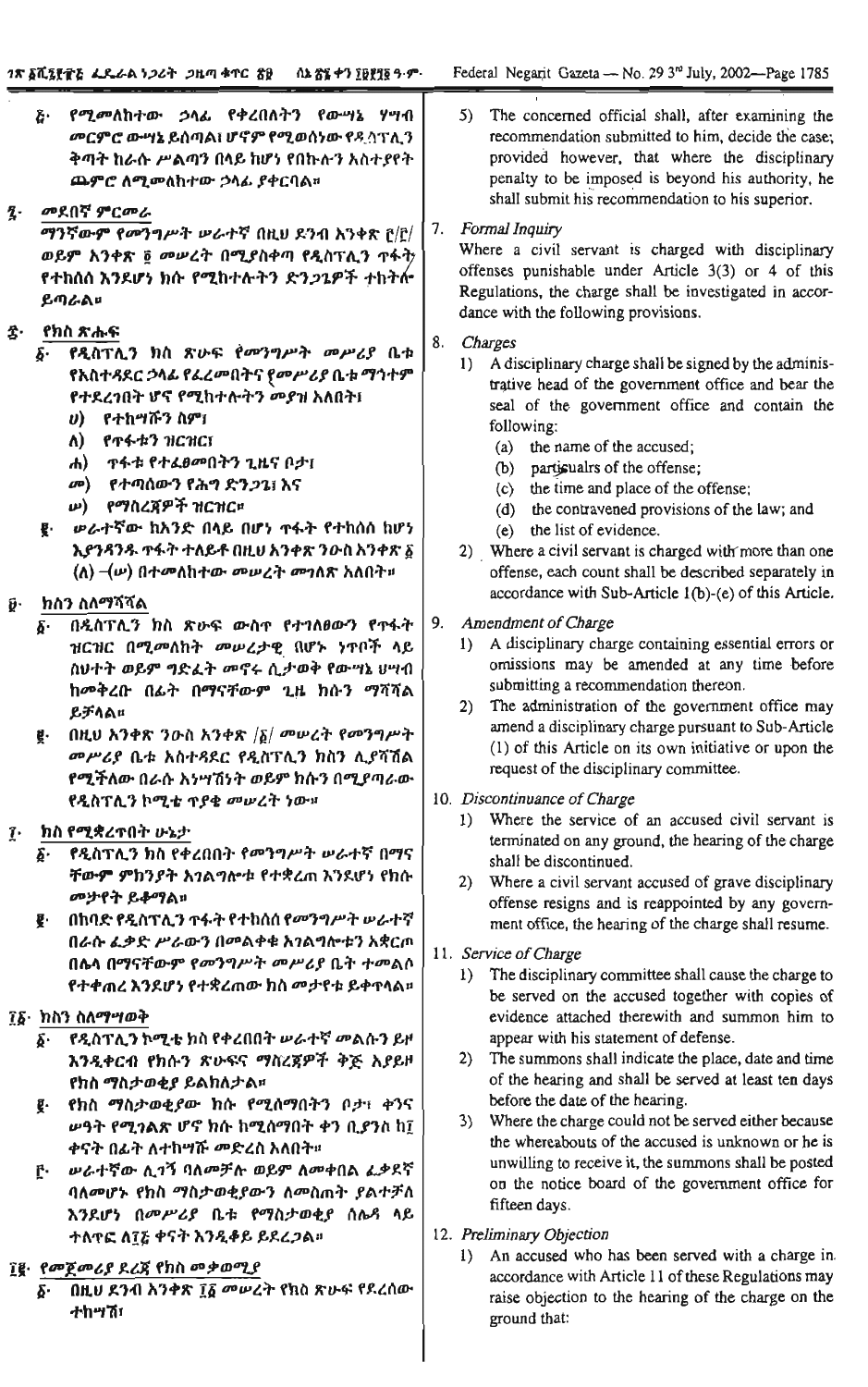|              |             | 18 ፩ሺ፯፻፹፮ ፌዴራል <i>ነጋሪት ጋዜጣ</i> ቁኖር <u>ኛ</u> ፱ ፡ ሰኔ <u>ኛ</u> ፮ ቀን ፲፱፻፺፬ ዓ·ም·        | Fec                |
|--------------|-------------|------------------------------------------------------------------------------------|--------------------|
| $\mathbf{I}$ |             | ሀ) ከሱ በአዋጁ መሠረት በይር <i>ጋ</i> የታገደ ከሆነ፥ ወይም                                         |                    |
| 5,           |             | ለ)<br>ተፈፀመ የተባለው ድርጊት በዲሲፕሊን ሊያስከስስ                                                |                    |
|              |             | የማይችል ከሆነ፡ ወይም                                                                     |                    |
|              |             | በተከሰሰበት ጉዳይ ላይ ቀደም ሲል ውሣኔ የተሰ<br>$\mathbf{r}$<br>ጠበት ከሆነ፣                          |                    |
|              |             | ክሱ ሊታይ አይገባውም በማለት መቃወሚያ ሊያቀርብ                                                     |                    |
| ŗ            |             | ይችላል።                                                                              | 2)                 |
|              | ĝ.          | የዲስፕሊን ኮሚቴው፣                                                                       |                    |
|              |             | ሀ) መቃወሚያውን የተቀበለው እንደሆነ<br>ክሉ                                                      |                    |
|              |             | እንዲዘጋ ለመሥሪያ ቤቱ የበላይ ኃላፊ የውሣኔ                                                       |                    |
|              |             | ሃሣብ ያቀርባል፣ ወይም                                                                     |                    |
| 7            |             | ለ)<br><i>ሙቃሚያውን ያ</i> ልተቀበለው ከሆነ ተከሣሹ ለቀረ                                          |                    |
| ģ.           |             | በበት ከስ መልስ እንዲሰጥ ያዘዋል።                                                             | 13. S              |
|              |             | ፣<br>፲፫· <u>የክስ መልስ</u>                                                            | 1)                 |
|              | δ٠          | የዲስፕሊን ክስ የቀረበበት የመንግሥት ሠራተኛ ክሱን                                                   |                    |
|              |             | የሚያምን ወይም የሚክድ ከሆነ ይህንኑ በዝርዝር                                                      |                    |
|              |             | በመግለጽ መልሱን በጽሁፍ ያቀርባል።                                                             | 2)                 |
|              | ğ.          | የክስ መልስ ተከሣሹ ወይም ሕጋዊ ወኪሉ የፌረመበት                                                    |                    |
|              |             | ሆኖ፣                                                                                |                    |
|              |             | ሀ) በክሱ ስለተለነፀው እያንዳንዱ ድርጊት ወይም                                                     |                    |
|              |             | <u> ተፋት የተሰጠውን መልስ፣ እና</u>                                                         |                    |
|              |             | ተከሣሹ እንዲታዩለት የሚፈል <i>ጋቸ</i> ውን የ <i>መ</i> ከላከ <i>ያ</i><br>ለ)                       |                    |
|              |             | ማስረጀዎች ዝርዝር፣                                                                       |                    |
| ľ            |             | <i>መያ</i> ዝ አለበት።                                                                  | 3)                 |
|              | Ŀ٠          | _ተከሣሽ ከዘረዘራቸው <i>የመ</i> ከላከ <i>ያ ማስረጃዎች መ</i> ካከል                                  |                    |
|              |             | በእጁ የሚገኙትን የጽሁፍ ማስረጃዎች ቅጇ አያይዞ                                                     |                    |
|              |             | ማቅረብና የዲስፕሊን ኮሚቴው እንዲያስቀርብለት የሚ                                                    |                    |
|              |             | <sub>.</sub> ጠይቃቸውን ማስረ <mark>ጃዎ</mark> ች ደግሞ በማን እጅ እንደሚገኙ                        |                    |
|              |             | <i>መግ</i> ለጽ አለበት።                                                                 | 14. A              |
| ĨÔ∙          |             | በማመን ወይም በመካድ ስለተሰጠ መልስ                                                            | 1)                 |
|              | ĝ∙          | <i>ተከሣሹ ክሱን በማመን መ</i> ልስ የሰጠ እንዶሆ <i>ነ</i> የ <i>ዲ</i> ስ                           |                    |
|              |             | ፕሊን ኮሚቴው ተጨማሪ ማጣራት ማድረግ አስፈላጊ                                                      |                    |
|              |             | ሆኖ ካላንኘው በስተቀር የቀረበውን ክስና የተሰጠውን                                                   |                    |
|              |             | መልስ በመመርመር የውሣኔ ሃሣብ ያቀርባል።                                                         |                    |
|              |             | g ተከሣሽ የተፋቱን ድርጊት በመካድ መልስ የሰጠ                                                     | 2)                 |
|              |             | እንደሆነ የዲስፕሊን ኮሚቴው የከሣሹንና የተከሣሹን                                                    |                    |
|              |             | ምስከሮች በመስማትና የጽሁፍ ማስረኛዎቻቸውን በመ<br><i>መርመር</i> ክሱን ያጣራል።                            |                    |
|              |             |                                                                                    | $15.$ $P_1$        |
|              |             | ፲፭: <i>ማ</i> ስረኛ ስለማስቀረብ                                                           | T                  |
|              |             | የዲስፕሊን ኮሚቴው ተከሣሹ እንዲቀርቡለት የጠየቃቸውን                                                  | b                  |
|              |             | የጽሁ <del>ፍ ማስ</del> ረጀዎች ቅጀ የሚመስከተው አካል እንዲያቀር                                     | dε                 |
|              |             | ብለት ይጠይቃል።                                                                         |                    |
|              |             | ፲፪• <i>ም</i> ስክር ስለ <i>መ</i> ጥራት                                                   | 16. S <sub>0</sub> |
|              |             | <u>δ· የከማሽና የተከማሽ ምስክሮች ቀርበው የምስክርንት</u>                                           | 1)                 |
|              |             | ቃላቸውን እንዲሰጡ የዲስፕሊን ኮሚቴው መጥሪያ                                                       | 2)                 |
|              |             | እንዲደርሳቸው ያደርጋል።                                                                    |                    |
|              | $\vec{g}$ . | በአንድ ወይም በተያያዙ ጭብጦች ላይ ቃላቸውን                                                       |                    |
|              |             | የሚሰጡ ምስክሮች በአንድ ጊዜ ተጠርተው ተራ በተራ                                                    | 3)                 |
|              |             | እየቀረቡ እንዲሰሙ ይደረጋል።                                                                 |                    |
|              |             | <u>ף</u> የዲስፕሊን ኮሚቴው አስፈላጊ ሆኖ ሲ <i>ያገ</i> ኘው በራሱ<br>አነሣሽነት ተጨማሪ ምስክሮች ቀርበው የምስክርነት |                    |
|              |             | ቃላቸውን እንዲሰጡ ሊያደርግ ይችላል።                                                            | 17.E               |
|              |             |                                                                                    | $\left( \right)$   |
|              |             | ፲፯- ምስክር ስለመስማት                                                                    |                    |

የዲስፕሊን ኮሚቴው ምስክሮችን የሚሰማው ተከሣሹና δ. የመንግሥት መሥሪያ ቤቱ ተወካይ በተገኙበት ይሆናል።

- it has been barred by limitation in accordance  $(a)$ with the Proclamation; or
- the alleged misconduct does not fall under  $(b)$ disciplinary offense; or
- a decision has previously been given on the  $(c)$ same charge.
- The disciplinary committee shall:
	- (a) submit recommendation on the dismissal of the charge to the head of the government office. where it upholds the objection; or
	- (b) order the accused to sumbit his statement of defense, where it dismisses the objection.
- tatement of Defense
	- Where an accused civil servant admits or denies a disciplinary charge, he shall do so in writing and by specific admission or denial of every element of the alleged offense.
	- Any statement of defense shall be signed by the accused or his duly authorized representative and shall contain the following:
		- the response given to every alleged fact or  $(a)$ offense in the charge; and
		- the list of evidence on which the accused relies ውን ነ for his defense.
	- The accused shall annex to his statement of defense copies of documentary evidence in his possession and indicate the custodians of those documents he wished to be produced at the request of the disciplinary committee.
- dmission or Denial of Charge
	- Where the accused admits the charge, the disciplinary committee shall, unless it finds it necessary to make further investigations, examine the charge and the statements of the accused and thereby give its recommendation.
	- Where the accused denies the charge, the disciplinary committee shall investigate the charge by hearing the testimony of witnesses of both parties and by examining the documentary evidence.
- roduction of Evidence

he disciplinary committee shall require the concerned ody to produce copies of documentary evidence demaned by the accused.

- ummoning of Witnesses
	- The disciplinary committee shall summon the witnesses of both parties to give their testimonies.
	- Witnesses required to testify on the same or relatd issues shall be summoned to appear at the same time and be heard separately.
	- The disciplinary committee may, on its own motion, call any additional witness where it deems it necessary.
- xamination of Witness
	- The disciplinary committee shall examine witnesses in the presence of the accused and the representative of the government office.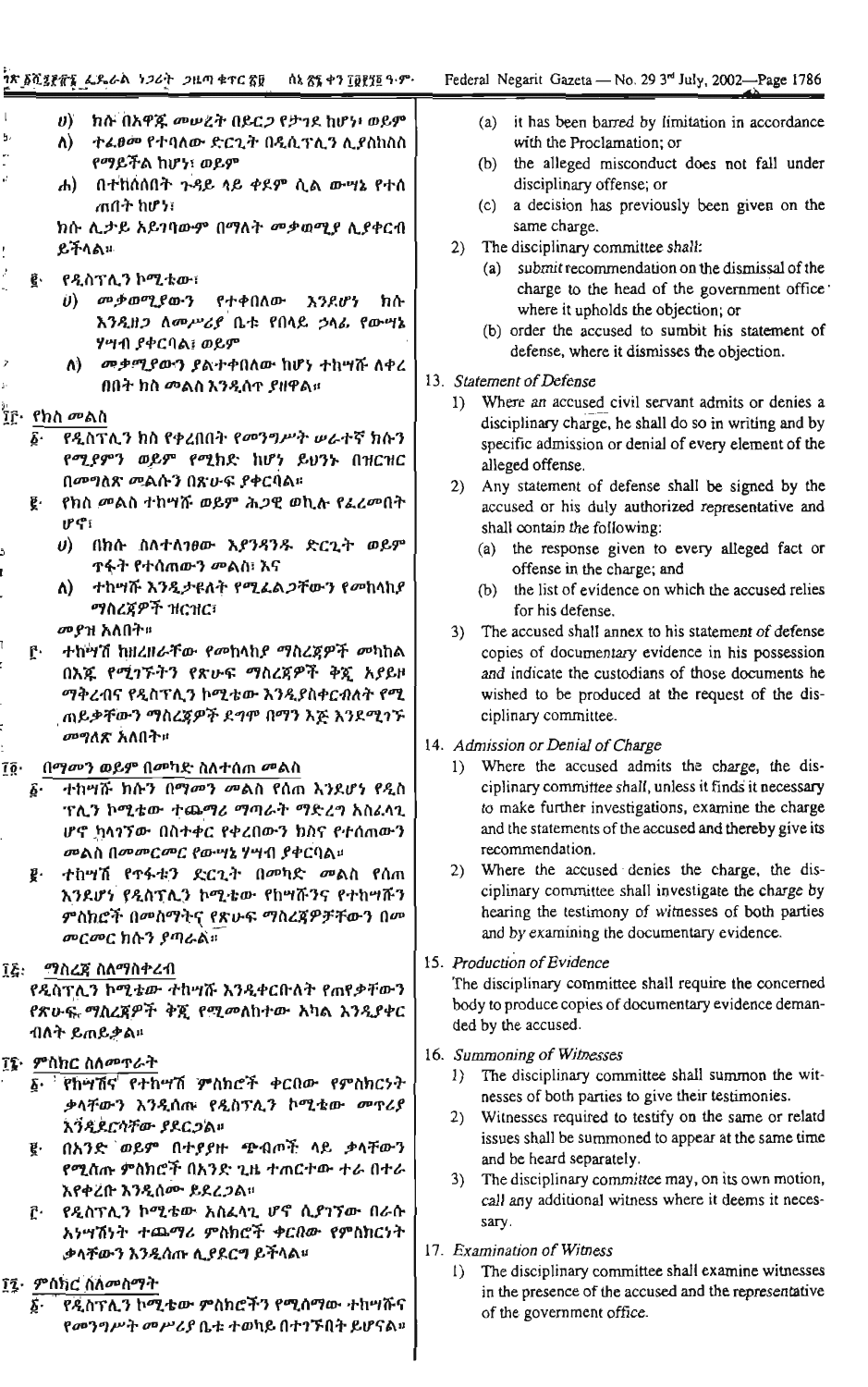- g· የዚህ አንቀጽ ንውስ አንቀጽ (፩) ድን*ጋ*ጌ ቢኖርም፤
	- υ) የከሣሽ ምስክሮች በሚሰሙበት ጊዜ ተከሣሹ እንዲገኝ ተነግሮት በቀጠሮው ቀን ሣይቀርብ የቀረ እንደሆነ፤ ወይም
	- ለ) የተከሣሽ መከላከያ ምስክሮች በሚሰሙበት ጊዜ የመንግሥት መሥሪያ ቤቱ ተወካይ እንዲገኝ ተነግሮት የቀረ አንደሆነ፤ ምስክሮቹ ሌላው ተከራካሪ ወገን በሌለበት ሊሰሙ ይችላሉ።
- <u>ሮ· የዲስፕሊን ኮሚቴው ምስክሩ ከክሱ ጋር በተያያዘ ራሱ</u> የሰማውን ወይም ያየውን ወይም የተገነዘበውን እንዲያ ስረዳ እየጠየቀው የሚሰጠውን መልስ ቃል በቃል ይመዘ ግባል።
- ፬· የዚህ አንቀጽ ንውስ አንቀጽ /፫/ ድን*ጋጌ* ቢኖርም ምስክሩን የጠራው ተከራካሪ ወገን ምስክሩን ተጨማሪ **ጥያቄዎች መጠየቅና የሚሰጠው መልስ እንዲመዘገብለት** ሊጠይቅ ይችላል።
- <u>& የከሣሽ ምስክሮችን ተከሣሹ፣ የተከሣሽ መከላከያ ምስክ</u> ሮችን የመንግሥት መሥሪያ ቤቱ ተወካይ፣ የዲስፕሊን ኮሚቴው የጠራቸውን ተጨማሪ ምስክሮች ደግሞ ሁለቱም ተከራካሪ ወገኖች መስቀልኛ ጥያቄ መጠየቅ ይችላሉ።
- መስቀልኛ ጥያቄ የሚቀርበው ምስከሩ የሰጠው ትክክለኛ 至. *ያልሆነ የምስክርነት ቃ*ል ካለ ይህንኑ/ ለዲስፕሊን ኮሚቴው በግልጽ ለማሳየት ነው።

# ፲<del>፰</del>፦ የተከሣሽ የመጨረሻ ሃሣብ

የዲስፕሊን ኮሚቴው ምርመራው ከመጠናቀቁ በፊት ተከሳሹ *የመ*ጨረሻ ሃሣቡን ለመስጠት እንዲችል ዕድል ይሰጠዋል።

- **70 የምርመራ ሪፖርት** 
	- የዲስፕሊን ኮሚቴው ምርመራውን እንዳጠናቀቀ የምር δ∙ መራውን ውጤትና የውሣኔ ሃሣብ የያዘ ሪፖርት ለመሥሪያ ቤቱ የበላይ ኃላፊ ያቀርባል።
	- የምርመራው ውጤት የተከሳሹን ጥፋተኛነት የሚያረ g. *ጋግ*ጥ ከሆነ የዲስፕሲን ኮሚቴው የሚያቀርበው የውሣኔ ሃሣብ ሊወሰድበት የሚገባውን የቅጣት እርምጀ *ማመ*ልከት አለበት።
	- *የዲ*ስፕሊን ኮሚቴው ቅጣትን በሚመለከት የሚያቀ  $\mathbf{r}$ . ርበው የውሣኔ ሃሣብ፣
		- U) የጥፋቱን ክብደትና ድርጊቱ የተፈፀመበትን ሁኔታ፣
		- ተከሣሹ ባለፌው የአንልግሎት ዘመኑ ያሣየውን ለ) መልካም ሥነ ምግባርና አጥጋቢ የሥራ ውጤት፤ እና
		- ሐ) የተከሳሹን የቀድም የዋፋት ሪኮርድ፣
		- *ያኀና*ዘበ መሆን አለበት።
	- የምርመራው ውጤት የተከሣሹን ጥፋተኛነት የሚያረ  $\overline{0}$ . *ጋግ*ጥ ካልሆነ ከክሱ *ነዓ መ*ሆኑን የሚገልጽ *ማ*ስረጀ እንዲደርሰው ይደረጋል።

# ኛ· የመሥሪያ ቤቱ የበላይ ኃላፊ ውሳኔ

- የመሥሪያ ቤቱ የበላይ ኃላፊ በዚህ ደንብ አንቀጽ 70 δ-መሠረት የቀረበለትን ሪፖርት ከመረመረ በኋላ የኮሚ ቴውን የውሳኔ ሃሳብ ለማጽደቅ ወይም በቂ ምክንያት ሲኖረው፣
	- ሀ) በኮሚቴው ከቀረበው የውሣኔ ሃሣብ የተለየ ውሣኔ ለመስጠት፤ ወይም
	- ለ) ኮሚቴው ጉዳዩን እንደንና እንዲመረምር ለማዘዝ ይችላል።
- $2)$ Notwithstanding the provisions of Sub-Article (1) of this Article, where either party fails to appear while being informed of the date of the hearing:
	- (a) prosecution witnesses may be examined in the absence of the accused; or
	- (b) defense witnesses may be examined in the absence of the representative of the government office.
- 3) The disciplinary committee shall question the witness to explain facts related to the charge on the basis of what he has personally seen, heard or observed and record his testimony in a form of direct speech.
- 4) Notwithstanding the provisions of Sub-Article (3) of this Article, the party that called the witness may further question him and demand the additional testimony to be recorded.
- $5)$ Prosecution and defense witnesses may be crossexamined by the accused and the representative of the government office respectively, and those additional witnesses called by the disciplinary committee may be cross-examined by both parties.
- $6)$ Questions put in cross-examination shall tend to show to the disciplinary committee what is untrue in the answers given in the examination-in-chief.

# 18. Final Opinion of the Accused

Prior to the conclusion of the inquiry, the disciplinary committee shall give the accused an opportunity to express his final opinion.

- 19. Report on Inquiry
	- 1) After the conclusion of the inquiry, the disciplinary committee shall forthwith submit to the head of the government office a report on the findings of the inquiry and its recommendation.
	- $2)$ Where the accused is found guilty at the conclusion of the inquiry, the recommendation of the disciplinary committee shall indicate the penalty to be imposed.
	- 3) The disciplinary committee shall, in recommending the imposition of a penalty, take into consideration:
		- (a) the gravity of the offense and the circumstances under which it was committed;
		- (b) the commendable ethical conduct and accomplishment of the accused manifested in his past performances; and
		- (c) the past disciplinary records of the accused.
	- 4) Where the accused is found not guilty at the conclusion of the inquiry, he shall be provided with a letter evidencing his acquittal.

# 20. Decision of the Head of the Government Office

- $1)$ The head of the government office may, upon examining the report submitted under Article 19 of these Regulations, approve the recommendation of the disciplinary committee or where he has good resons:
	- (a) decide otherwise; or
	- (b) order the committee to further investigate the charge.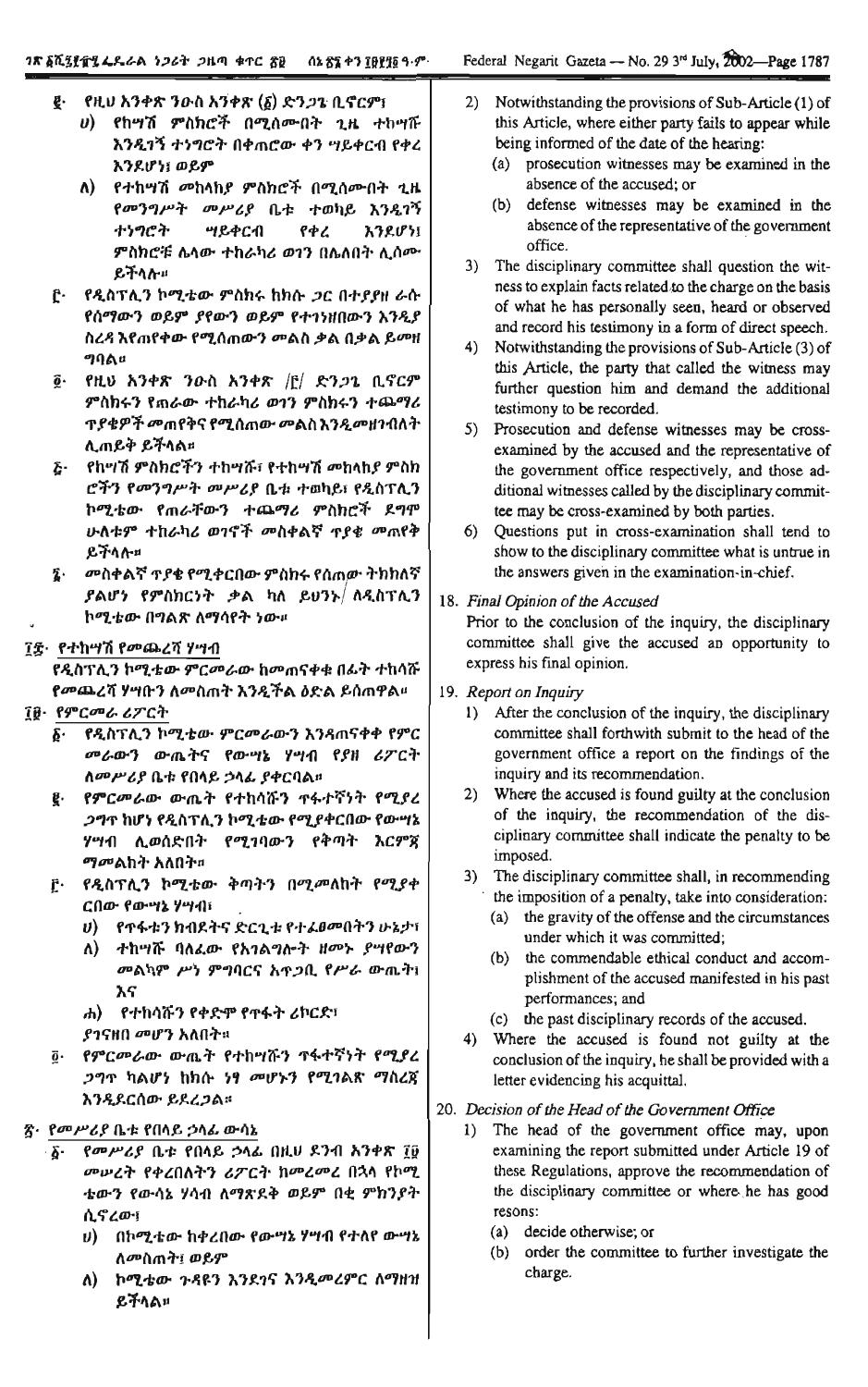- በመሥሪያ ቤቱ የበላይ ኃላፊ የተሰጠው ውሣኔ ለሥራ E. ተኛው በጽሁፍ መሰጠት አለበት። የሥራተኛው አድራሻ ባለመታወቁ ወይም በሌላ ምክንያት ውሣኔውን ለሥራ ተኛው መስጠት ካልተቻለ በመስሪያ ቤቱ የማስታወቂያ ሥሴዳ ላይ ተለተፎ ለ፣ ቀናት ይቆያል።
- <u>ሮ ከደረጀና ደምወዝ ዝቅ የማድረግ ወይም ከሥራ የማሰ</u> ናበት የዲስፕሊን ቅጣት ሲወሰን ኮሚሽኑ በግልባጭ እንዲያውቀው ይደረጋል።

## ጽδ የውሳኔ አፈጻጸም

- δ ከደረጃ ዝቅ የማድረግ ወይም ከአንድ ወር የበለጠ የደመወዝ ቅጣት ተግባራዊ የሚሆነው ሥራተኛው ውሣኔውን በዚሀ ደንብ አንቀጽ ጽ(፪) መሠረት እንዲያ ውቀው ከተደረን ከ፴ ቀናት በኋላ ነው፣ ሆኖም ሥራተኛው በዚሀ ደንብ አንቀጽ ፴፯(፪) መሥረት ይግባኝ ያቀረበ እንደሆነ በይግባኙ ላይ ውሳኔ አስከሚሰጥ ድረስ አፈጻጸሙ ታግዶ ይቆያል።
- **፪· ከሥራ በማሥናበት የሚፈፀም ቅጣት በዚህ ደንብ አንቀጽ @{(ë) መሠረት ሠራተኛው ይግባኝ አቅርቦ አፈፃፀሙ** እንዲቆም ካላሣንደ በስተቀር በዚህ ደንብ አንቀጽ ጽ(፪) መሠረት ውሳኔውን እንዲያውቀው ከተደረገበት ቀን ጀምሮ ተግባራዊ ይሆናል።

## ምዕራፍ ፫ የዲሲፕሊን ኮሚቴ

#### ጽዩ- ስለማቋቋም

ማንኛውም የመንግሥት መሥሪያ ቤት በዚህ ደንብ መሠረት መደበኛ የዲስፕሊን ምርመራ የሚያካሂድና የውሳኔ ሃሣብ የሚያቀርብ የዲስፕሊን ኮሚቴ ያቋቁማል።

- ጽድ አባላት
	- የዲስፕሊን ኮሚቴ አምስት አባላትና አንድ ፀሐፊ δ. ይኖሩታል።
	- g. የኮሚቴው ሰብሳቢ፣ ሁለት አባላትና ፀሐፊው በ*መ*ን *ግሥት መሥሪያ* ቤቱ የበላይ ኃላፊ ይመደባሉ።
	- f· ሁለት የኮሚቴው አባላት በመንግሥት መሥሪያ ቤቱ **ሠራተኞች ይመረ**ጣሎ¤

## ጽ፬· የአባልነት መመዘኛ

ማንኛውም የኮሚቴው አባል፣

- በመልካም ሥነ ምግባሩና በሥራ አፈፃፀሙ የተመሠገነ፣ δ∙
- ባለፉት ሁለት ዓመታት ውስተ በዲስፕሊን ጉድለት Ų. ያልተቀጣ
- <u>ሮ· በመንግሥት መስሪያ ቤት ውስጥ ከሁለት ዓመት በላይ</u> አንልግሎት ያለው፣
- መሆን አለበት። ጽ&- የአገልግሎት ዘመን

የኮሚቴው አባላት የአንልግሎት ዘመን ሁለት ዓመት ይሆናል፤ ሆኖም የአገልግሎት ዘመናቸውን የጨረሱ የኮሚቴው አባላት እንደ*ገ*ና ሲመደቡ ወይም ሊመረጡ ይችላሉ።

## ጽ፤ የኮሚቴው ስብሰባ

- የዲስፕሊን ኮሚቴ ለሥራው ባስፈለን መጠን በማና δ. *ቸውም ጊዜ* ሊሰበስብ ይችላል።
- g በኮሚቴው ስብሰባ ላይ ሰብሳቢ*ውና ሌ*ሎች ሁለት አባላት ከተገኙ ምልዓተ ጉባዔ ይሆናል።
- ቮ ኮሚቴው የሚያቀርበው የውሳኔ ሃሣብ የሚያልፈው በድምጽ ብልጫ ይሆናል። ድምጽ እኩል ለእኩል የተከፈለ እንደሆነ ሰብሳቢው ያለበት ወገን ያቀረበው ሃሣብ ያልፋል። በሃሣብ የተለየው አባል የተለየበትን ምክንያት በግልጽ ማስፌር አለበት፣
- $2)$ The decision of the head of the government office shall be communicated to the accused in writing. Where it becomes impossible to hand the decision to the accused either because his whereabouts is unknown or due to any other reason it shall be posted on the notice board of the government office for ten davs.
- 3) Where a disciplinary penalty involving demotion or dismissal is imposed, a copy of the decision shall be made to the Commission.

# 21. Execution of Decision

- 1) A penalty involving demotion or a fine exceeding one month's salary shall be enforced after 30 days from the date the decision is communicated to the accused in accordance with Article 20(2) of these Regulations; provided, however, that where the accused appeals against the decision in accordance with Article 37(2) of these Regulations, the execution of the decision shall stay until the appeal is decided.
- penalty involving dismissal shall be enforced as of  $(2)$ the date the decision is communicated to the accused in accordance with Article 20(2) of these Regulations unless a stay of execution is granted on appeal made in accordance with Article 37(2) of these Regulations.

# **CHAPTER THREE**

#### Disciplinary Committee

22. Establishment

Any government office shall establish a disciplinary Committee that conducts formal disciplinary inquiry and submits recommendations.

#### 23. Members

- 1) The committee shall have five members and a secretary.
- 2) The chairperson, two of the members and the secretary of the committee shall be assigned by the head of the government office.
- 3) Two members of the committee shall be elected by the civil servants of the government office.

#### 24. Requirement for Membership

A member of the committee shall be a civil servant who:

- 1) is commendable for his ethical conduct and performance:
- has no disciplinary record in the last two years;  $2)$
- 3) has more than two years of service in a government office.

#### 25. Term of Office

The term of office of disciplinary committee members shall be two years; provided, however, that they may be reassigned or reelected at the end of their term of office.

- Meetings of the Committee 26.
	- 1) The disciplinary committee may meet as frequently as required for discharging its duties.
	- 2) There shall be a quorum where the chairperson and two other members are present at a meeting of the committee.
	- 3) Any recommendation of the committee shall be passed by a majority vote; in case of a tie, the chairperson shall have a casting vote. A dissenting member shall clearly write down the reasons thereof.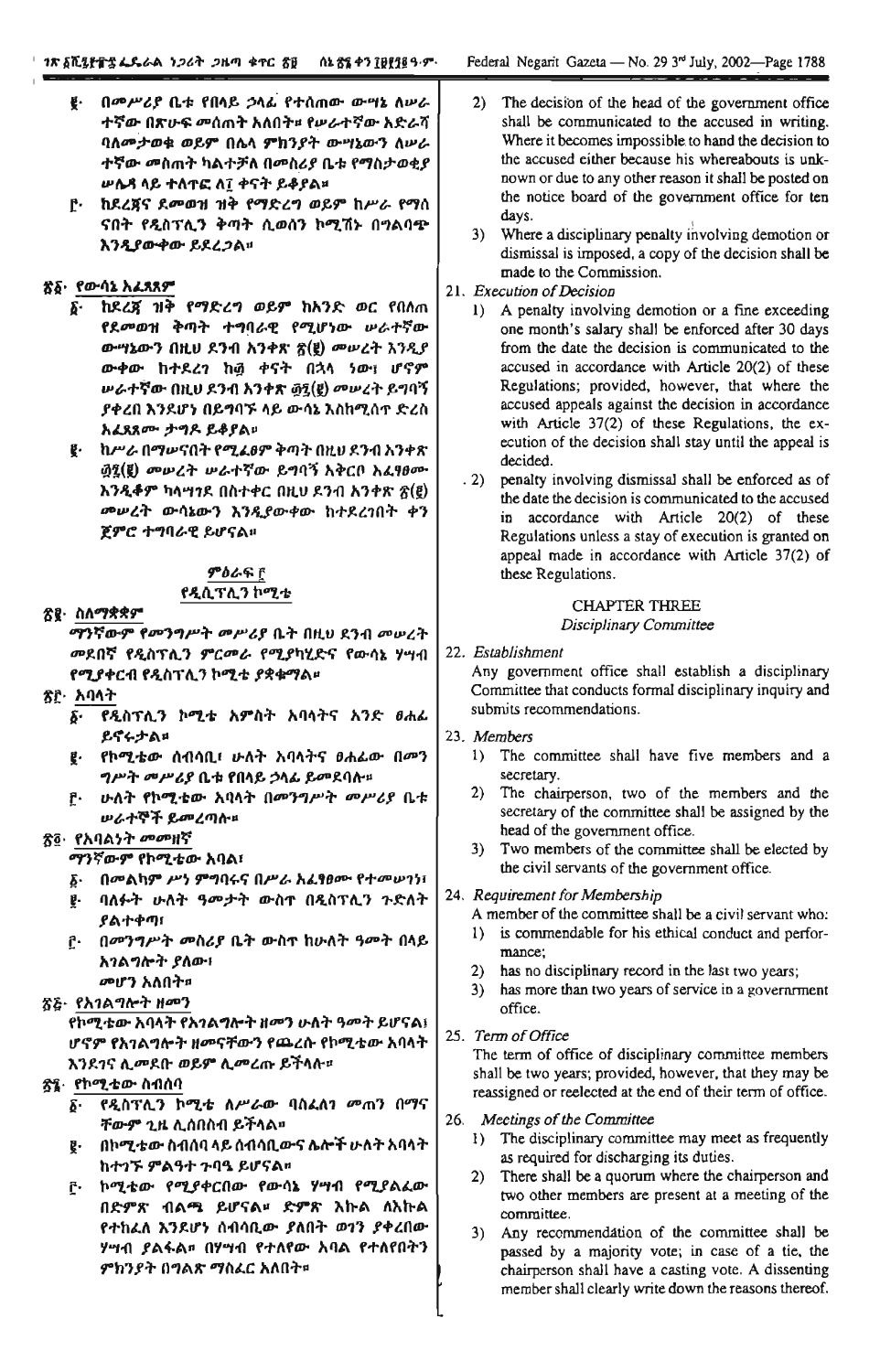$\mathsf{I}$ 

 $\mathbf{I}$ í,

| <i>ቼ</i> ፯· ከአባል <i>ነት</i> ስለ <i>ሙሠረዝና ከስብሰ</i> ባ ስለ <i>ሙነሳት</i><br>ማንኛውም የኮሚቴ እባል ክስ ከቀረበበት ሥራተኛ ጋር<br>δ.<br>ፀብ ወይም የሥ <i>ጋ</i> ወይም የ <i>ጋ</i> ብቻ ዝምድና ያለው መሆኑ<br>ሲረ <i>ጋገ</i> ጥ ለዚ <i>ያ ጉዳ</i> ይ ብቻ ከስብሰባው እንዲነሣ<br>ይደረጋል።<br>ማንኛውም የኮሚቴው አባል፣<br>g.<br>በኮሚቴው በመታየት ላይ ያለን ጉዳይ በሚመለከት<br>U)<br>ምስጢር ያባከነ፣<br>ለ) የኮሚቴውን ሥራ በማናቸውም አኳኋን ያደናቀፊ፣<br>ወይም<br>ሐ) በዚሀ ደንብ አንቀጽ ፳፬ የተመለከቱትን መመዘ<br>ኛዎች ያጓደለ፤<br>እንደሆነ ከአባልነት ሊሥረዝ ይችላል።<br>ክፍል ሦስት<br>የቅሬታ አቀራረብ ሥነ ሥርዓት                                                                                                                                                                          | 27. Dismissal and Removal of Members<br>Any member of the committee who has been proved<br>1)<br>to have a quarrel with the accused or to be related to<br>him by consanguinity or by affinity shall be removed<br>from the sessions on which the charge against the<br>accused is heard.<br>$-2)$<br>Any member of the committee may be dismissed<br>from membership where he has:<br>(a) disclosed secrets involving cases under inquiry;<br>obstructed in any manner the activities of the<br>(b)<br>committee; or<br>(c) failed to meet the requirements specified under<br>Article 24 of these Regulations.                                                                                                            |  |  |
|--------------------------------------------------------------------------------------------------------------------------------------------------------------------------------------------------------------------------------------------------------------------------------------------------------------------------------------------------------------------------------------------------------------------------------------------------------------------------------------------------------------------------------------------------------------------------------------------------------------------------------------------|-----------------------------------------------------------------------------------------------------------------------------------------------------------------------------------------------------------------------------------------------------------------------------------------------------------------------------------------------------------------------------------------------------------------------------------------------------------------------------------------------------------------------------------------------------------------------------------------------------------------------------------------------------------------------------------------------------------------------------|--|--|
|                                                                                                                                                                                                                                                                                                                                                                                                                                                                                                                                                                                                                                            | PART THREE                                                                                                                                                                                                                                                                                                                                                                                                                                                                                                                                                                                                                                                                                                                  |  |  |
| <u>ጽ</u> ፰· ዓላማ<br>የመንግሥት ሠራተኞችን ቅሬታዎች የማስተናንኛ ሥርዓት<br>ዓላማነ                                                                                                                                                                                                                                                                                                                                                                                                                                                                                                                                                                                | Grievance Procedure<br>28. Objectives                                                                                                                                                                                                                                                                                                                                                                                                                                                                                                                                                                                                                                                                                       |  |  |
| ለቅሬታዎች አፋጣኝ <b>መፍትሔ በመስ</b> ጠት፣<br>δ٠<br>ለቅሬታዎች መንስዔ ሊሆኑ የሚችሉ ስሀተቶችንና ድክ<br>ę.<br>መቶችን በማረም፣ እና<br><u>ሁ</u> ሎንም ሥራተኛች በእኩልነት ለማስተናገድ የሚያስ<br>ŕ٠<br>ችልና ፍትሐዊ የሆነ አሥራር በማስፈን፣<br>የሰመረ የሠራተኛ ግንኙነት እንዲጻብር ማድረግ<br>ይሆናል።                                                                                                                                                                                                                                                                                                                                                                                                                       | The objectives of the civil servants grievance procedure<br>shall be to promote the maintenance of smooth em-<br>ployment relations by providing:<br>1) speedy redress to complaints;<br>corrective measures to mistakes and weaknesses<br>(2)<br>causing grievances; and<br>3)<br>fair and equal treatment to all civil servants.                                                                                                                                                                                                                                                                                                                                                                                          |  |  |
| <u>ጽ፱· ቅሬታ የማቅረብ መብት</u><br>ማንኛውም የመንግሥት ሠራተኛ ሕጋዊ መብቴ ተጓድሎ<br>δ.<br>ብኛል ወይም በደል ተፈጽምብኛል በማለት ቅር የተሰኘ<br>እንደሆነ ቅሬታው እንዲታይለትና የመፍትሔ እርምጀ<br>እንዲወሰድለት <i>መሥሪያ</i> ቤቱን የመጠየቅ መብት<br>ይኖረዋል።<br>_ የዚሀ አንቀጽ <i>ጉ</i> ዑስ አንቀጽ (፩) አጠቃላይ አነ <i>ጋገ</i> ር<br>g.<br>እንደተጠበቀ ሆኖ፣<br><i>ህ</i> ) ከሕ <i>ጎችና መመሪያዎች</i> አተረ <del>3</del> ጎም<br>ወይም<br>አፈጻጸም፣<br>ከሙብቶችና ጥቅሞች አጠባበቅ፣<br>ለ)<br>ከሥራው አካባቢ ጤንነትና ደኅንነት ሁኔታዎች፣<br>$\boldsymbol{H}$<br>ከሥራ ምደባና ደረጃ አሰጣጥ<br>$\sigma$ <sup>o</sup> )<br>υ•)<br>ከሥራ አፈጻጸም ምዘና፣<br>በሥራ መደቡ የሥራ ዝርዝር ሳይሽፈኑ እንዲፈጸሙ<br>$\mathbf{Z}$                                                                                      | 29. The Right to Petition<br>Any civil servant shall have the right to petition to<br>1)<br>the government office for redress if he has been<br>aggrieved of being denied a right or unfairly treated.<br>Without limiting the generality of Sub-Article (1) of<br>2)<br>this Article, any civil servant may lodge a complaint<br>where he feels unfairly treated in connection with:<br>the interpretation or enforcement of laws and<br>(a)<br>directives;<br>the enjoyment of rights and privileges;<br>(b)<br>occupational health and safety conditions;<br>(c)<br>(d)<br>the classification and grading of his job;<br>performance evaluation;<br>(e)                                                                  |  |  |
| ከሚሰጡ ተግባራት፣<br>በአለቆች ከሚፈፀሙ ተገቢ ያልሆኑ ተጽዕኖዎች፣<br>ለ)<br>ሽ)<br>ከዲስፕሊን እርምጃ አወሳሰድ ፣ ወይም<br>የአንልግሎት ሁኔታዎችን ከሚመለከቱ ሴሎች<br>$\phi$<br>ጉዳዮች፣<br><i>ጋ</i> ር በተያያዘ ምክንያት በደል ደረሰብኝ የሚል የመን<br><i>ግሥት ሠራተኘ ቅሬታውን</i> ሲያቀርብ ይችላል፡፡<br>፴∙_ዩቅሬ <i>ታ ማጮ</i> ልከቻ<br>ቅሬታው እንዲሰማለት የሚፌልግ የመንግሥት ሠራተኛ<br>$\delta$ .<br>የቅሬታ ማመልከቻውን ለመሥሪያ ቤቱ የቅሬታ አጣሪ<br>ኮሚቴ ለማቅረብ ይችላል።<br>የቅሬታ ማመልከቻ የሚከተሉትን መያዝ አለበት፣<br>g.<br>የአመልካቹን ስምና አድራሻ፤<br>$\boldsymbol{\upsilon}$<br>የሥራ መደቡን መጠሪያ፤<br>Λ)<br>የቅርብ አለቃውን ስምi<br>$\mathbf{d}$<br>የቅሬታውን መንስዔ፤<br>$\sigma$ <sup>o</sup> )<br>_ደ <i>ጋፊ ማስረጃዎች (</i> ካሉ)፤<br>ω)<br>አመልካቹ የሚሻውን መፍትሔ፤<br>$\mathcal{L}$<br>ቀንና ፊርማ።<br>ሰ) | an assignment to a duty not falling under his job<br>(f)<br>descriptions;<br>undue influences resulting from arbitrary acts<br>(g)<br>of supervisors;<br>disciplinary measures; or<br>(h)<br>other conditions of services.<br>(i)<br>30. Petitions<br>A civil servant seeking a redress to his grievance may<br>1)<br>lodge a petition to the grievance review committee of<br>the government office.<br>Any petition shall contain the following:<br>2)<br>the name and address of the petitioner;<br>(a)<br>his job title;<br>(b)<br>the name of his immediate supervisor;<br>(c)<br>(d)<br>causes of his grievance;<br>supporting evidences (if any);<br>(e)<br>the redress sought;<br>(f)<br>date and signature.<br>(g) |  |  |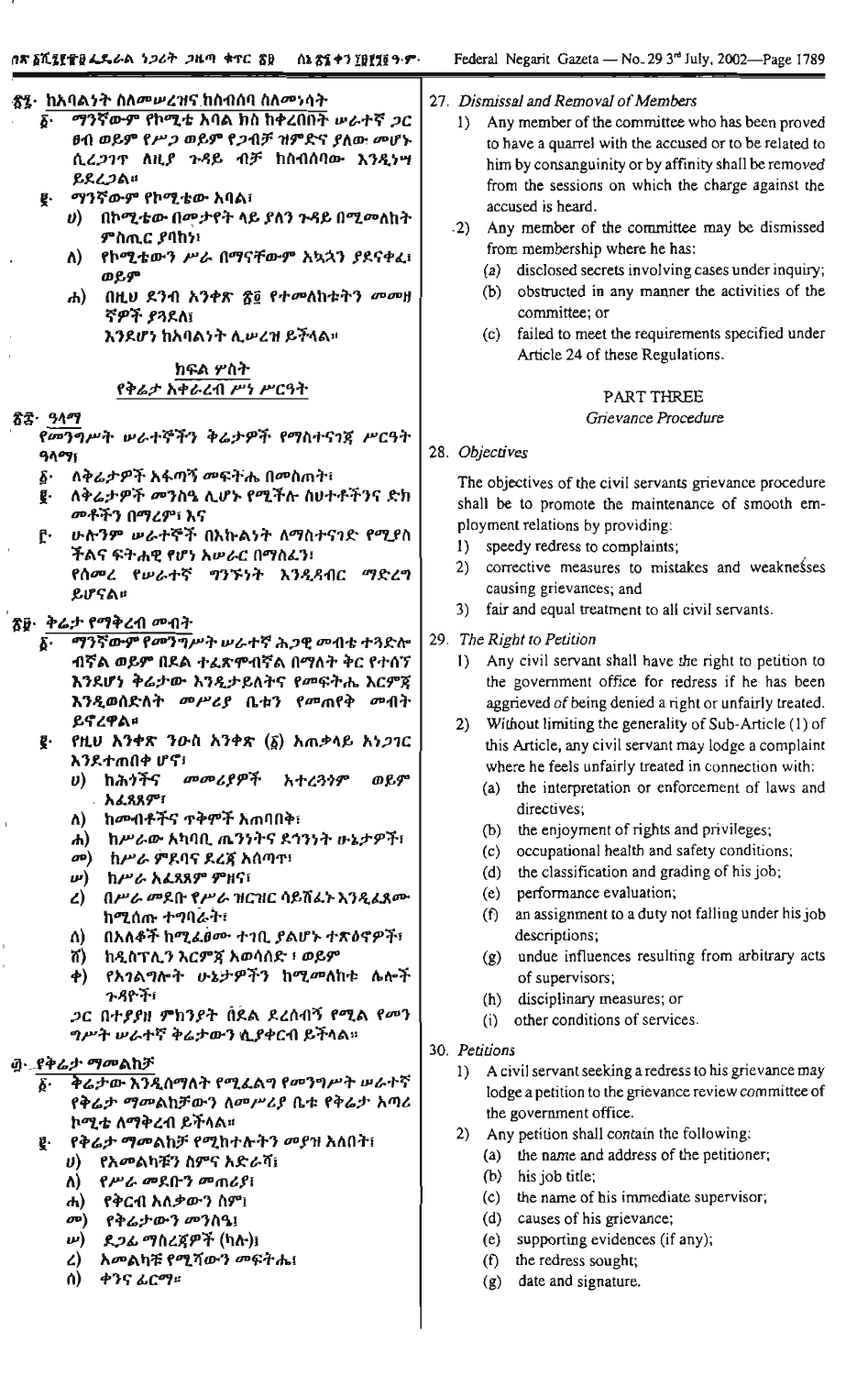የቅሬታቸው መንስዔ አንድ ዓይነት የሆነ የመንግሥት Ĉ٠ **ሥራተኞች የቅሬታ ማመልከቻቸውን በተወካያቸው** አማካይነት በቡድን ሊያቀርቡ ይችላሉ።

#### ፴፩· ቅሬ*ታ የማቅረቢያ* የጊዜ ገደብ

- ቅር የተሰኘ የመንግሥት ሠራተኛ ጉዳዩን ለቅርብ δ. አለቃው ወይም ለሚመለከተው የሥራ ኃላፊ አቅርቦ ከተወያየበት ቀን ጀምሮ በአሥር የሥራ ቀናት ውስጥ ማመልከቻውን ለመሥሪያ ቤቱ የቅሬታ አጣሪ ኮሚቴ ሊያቀርብ ይችላል።
- $\mathfrak{g}$  በዚህ አንቀጽ ንውስ አንቀጽ  $(\mathfrak{g})$  በተወሰነው የጊዜ ንደብ ĝ. ውስዋ ከአቅም በላይ በሆነ ምክንያት የቅሬታውን ማመልከቻ ሊያቀርብ ያልቻለ የመንግሥት ሠራተኛ ከአቅም በላይ የሆነው ምክንያት በተወንደ በአሥር የሥራ ቀናት ውስ**ኖ** *ማመ***ልከቻውን ሊያቀርብ ይ**ችላል፡፡

#### ፴፪· ቅሬታን ስለማጣራት

- δ· የመሥሪያ ቤቱ የቅሬታ አጣሪ ኮሚቴ የቅሬታ ማመልከቻ ሲቀርብለት በዚህ ደንብ አንቀጽ ፴ የተደነገገውን አሟልቶ የቀረበ መሆኑን በማረጋገጥ ተቀብሎ ይመዘ ግባል።
- **ከሚቴው**፤ ę.
	- የቅሬታ ማመልከቻውንና አግባብ ያላቸውን ማስረ  $\boldsymbol{\theta}$ ጀዎች በመመርመር፣
	- ከአመልካቹ እና ከአመልካቹ የቅርብ አለቃ ወይም ለ) በጉዳዩ ላይ ውሳኔ ከሰጠው የሥራ ኃላፊ *ጋ*ር በመወ ያየት፣ እና
	- ሐ) አግባብ ያላቸውን ሕጎች፣ ደንቦች መመሪያዎችና የአሥራር ልምዶች በማገናዘብ፣ የቀረበለትን ቅሬታ ያጣራል፡፡
- <u>ቮ· ኮሚቴው የምርመራውን ውጤትና የውሳኔ ሃሣብ የያዘ</u> ሪፖርት ማመልከቻው ከቀረበለት ቀን ጀምሮ እጅግ ቢዘገይ ከ7ਣ የሥራ ቀናት ባልበለጠ ጊዜ ውስዋ ለመሥሪያ ቤቱ የበላይ ኃላፊ ያቀርባል።

#### @ሮ· የውሳኔ አሰጣዋ

- *የመሥሪያ* ቤቱ የበላይ ኃላፊ ወይም ወኪሉ የቅሬታ አጣሪ δ. ኮሚቴ ሪፖርት በደረሰው ከአሥር የሥራ ቀናት ባልበለጠ ጊዜ ውስጥ የኮሚቴውን የውሳኔ ሃሣብ ማጽዶቅ ወይም በቂ ምክንያት ሲኖረው፣
	- በኮሚቴው ከቀረበው የውሳኔ ሃሳብ የተለየ ውሳኔ  $\boldsymbol{v}$ ለ**መስ**ጠት፣ ወይም
	- ለ) ኮሚቴው ጉዳዩን እንደገና እንዲመረምር ለማዘዝ! ይችላል።
- በዚህ አንቀጽ ንውስ አንቀጽ (δ) መሥረት የተሰጠው ę. ውሳኔ ለአመልካቹ በጽሑፍ እንዲደርሰው ይደረጋል።

## ፴፬· ቅሬታ አጣሪ ኮሚቴ ስለማቋቋም

- ማንኛውም የመንግሥት መሥሪያ ቤት በዚህ ደንብ δ٠ አንቀጽ 32 መሠረት የመንግሥት ሠራተኞችን ቅሬታ የሚያጣራ ኮሚቴ ያቋቁማል።
- የቅሬታ አጣሪ ኮሚቴ አምስት አባላትና አንድ ፀሐፊ g. ይኖሩታል።
- የኮሚቴው ሰብሳቢ፣ ሁለት አባላትና ፀሐፊው በመን Ĉ٠ ግሥት መሥሪያ ቤቱ የበላይ ኃላፊ ይመደባሉ።
- ሁለት የኮሚቴው አባላት በ*መንግሥት መሥሪያ* ቤቱ õ. **ሥራተኞች ይመረ**ጣሎ።
- በዚህ ደንብ ከአንቀጽ ጽ፬-ጽ፯ የዲስፕሊን ኮሚቴን  $\boldsymbol{\tilde{c}}$  . በሚመለከት የተደነገጉት ለቅሬታ አጣሪ ኮሚቴም በተ መሳሳይ ሁኔታ ተፈጻሚ ይሆናሉ።
- $3)$ Civil servants having the same cause of action for their grievances may petition in group through their representative.
- 31. Period of Limitation
	- 1) An aggrieved civil servant may lodge his petition to the grievance review committee of the government office within ten working days from the date he has discussed his complaint with his immediate supervisor or with the concerned official.
	- A civil servant who is unable to lodge his petition  $2)$ within the period specified under Sub-Article (1) of this Article due to force majeure may lodge his petition within ten working days after the ceasure of the force majeure.
- **Review of Grievances**  $32<sub>1</sub>$ 
	- 1) The grievance review committee of any government office shall receive and register a petition after ascertaining its compliance with the provisions of Article 30 of these Regulations.
	- 2) The committee shall review a grievance by:
		- examining petition and relevant evidence;  $(a)$
		- (b) holding discussions with the applicant and with his immediate supervisor or the official who has decided the case; and
		- (c) referring to the relevant laws, regulations, directives and practices.
	- 3) The committee shall submit a report containing its findings and recommendations to the head of the government office not later than 15 working days from the date of receipt of the petition.
- 33. Decisions
	- 1) The head of the government office or the official delegated by him may, within ten working days from the date of receipt of the committee's report, approve the recommendation of the committee or, if he has good reasons:
		- (a) give a decision different from the recommendation of the committee; or
		- (b) instruct the committee to further review the case.
	- 2) The decison given in accordance with Sub-Article (1) of this Article shall be communicated to the petitioner in writing.
- 34. Establishment of Grievance Committee
	- 1) Any government office shall establish a committee that reviews the grievances of civil servants in accordance with Article 32 of these Regulations.
	- 2) A grievance review committee shall have five members and a secretary.
	- 3) The chairperson, two of the members and the secretary of the committee shall be assigned by the head of the government office.
	- 4) Two members of the committee shall be elected by the civil servants of the government office.
	- 5) The provisions of Articles 24-27 of these Regulations shall mutatis mutandis be applicable to grievance review committees.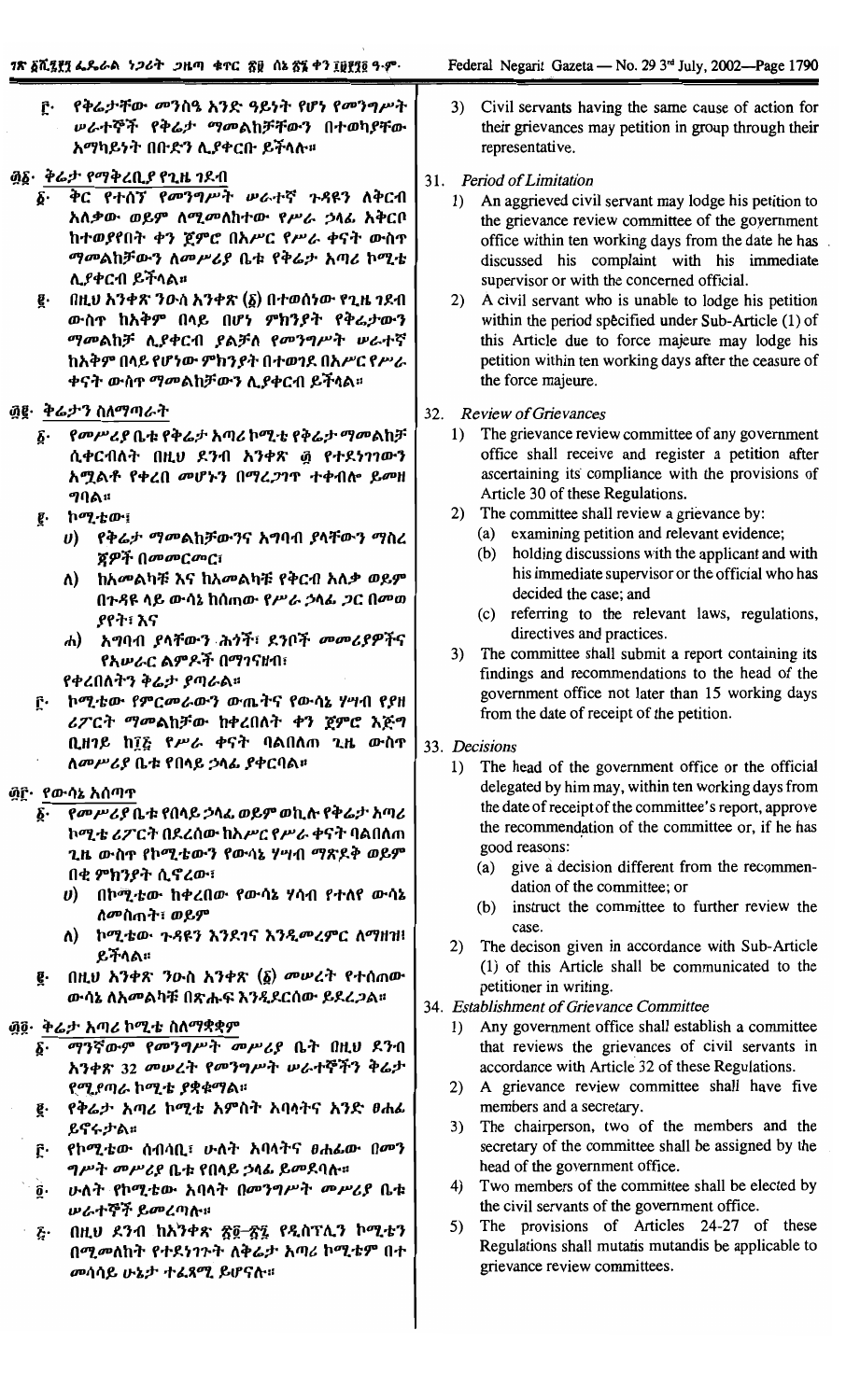| ገጽ ልዉ3ያገል ፌኤራል ገጋሪተ ጋቤጣ ቁጥር ሸያ<br>በኔ ፩፲ ዋን ፲፱፻፺፬ ኃ٠ሃ"                                                                                                                                                   | rederal Negarit Gazeta — NO. 29 3° July, 2002—Page 1/91                                                                                                                                                                                    |
|---------------------------------------------------------------------------------------------------------------------------------------------------------------------------------------------------------|--------------------------------------------------------------------------------------------------------------------------------------------------------------------------------------------------------------------------------------------|
| ክፍል አራት<br>የይግባኝ ሥነ ሥርዓት                                                                                                                                                                                | <b>PART FOUR</b><br>Appeal Procedure                                                                                                                                                                                                       |
| ፴ <u>፩</u> · ይግባኝ የሚባልባቸው ምክንያቶች                                                                                                                                                                        | 35. Grounds of Appeal                                                                                                                                                                                                                      |
|                                                                                                                                                                                                         | A civil servant may appeal to the Tribunal on<br>$\ket{1}$                                                                                                                                                                                 |
| የመንግሥት ሠራተኛ በአዋጁ አንቀጽ ፸፩ በተዘረዘሩት<br>$\delta$ .<br>ምክንያቶች ለአስተጻደር ፍርድ ቤት ይግባኝ ሊያቀርብ<br>የሚችለው ጉዳዩ በመሥሪያ ቤቱ የበላይ ኃላፊ ውሳኔ<br>የተሰጠበት ወይም በዚህ ደንብ አንቀጽ ፴፫(፩) በተወ<br>ሰነው የጊዜ ንደብ ውስዋ ውሳኔ ሳይሰኖበት የቀረ ከሆነ<br>ንው። | grounds specified under Article 71 of the<br>Proclamation if the case has been decided by the<br>head of the government office or a decision is not<br>given within the time limit provided for in Article 33<br>(1) of these Regulations. |
| የሥራ ምደባና ደረጀ አሰጣተን በሚመለከት በመሥሪያ<br>Ų.                                                                                                                                                                   | A civil servant who is dissatisfied with a final<br>2.                                                                                                                                                                                     |
| ቤቱ ደረጃ በተሰጠ የመጨረሻ ምሳሽ ያልረካ የመንግሥት<br>$\boldsymbol{\nu}$ ራተኛ በአዋጁ አንቀጽ ፬ ንውስ አንቀጽ ፩ $(\sigma \boldsymbol{v})$<br>መሠረት እንዲታይለት አቤቱታውን በ፺ ቀናት ውስጥ                                                          | response given at the level of the government office<br>regarding job classification and grading may submit<br>his complaint within 90 days to the Commission for<br>review in accordance with Sub-Article (1) (d) of                      |
| ለኮሚሽኑ ሊያቀርብ ይችላል።                                                                                                                                                                                       | Article 4 of the Proclamation.                                                                                                                                                                                                             |
| <u>፴፯· የይግባኝ ማስታወቂያ</u>                                                                                                                                                                                 |                                                                                                                                                                                                                                            |
| የመንግሥት ሥራተኛው በዚሀ ደንብ አንቀጽ ፴፩<br>$\boldsymbol{\delta}$ .                                                                                                                                                 | 36. Notice of Appeal                                                                                                                                                                                                                       |
| መሥረት ይግባኝ የሚያቀርበው በመሥሪያ ቤቱ የዲስ                                                                                                                                                                          | Where a civil servant appeals in accordance with<br>$\mathbf{I}$                                                                                                                                                                           |
| ፕሊን ኮሚቴ ወይም የቅሬታ እጣሪ ኮሚቴ ተጣርቶ                                                                                                                                                                           | Article 35 of these Regulations against a decision                                                                                                                                                                                         |
| በተወሰነ ጉዳይ ላይ ከሆነ የኮሚቴው መዝንብ ግልባጭ                                                                                                                                                                        | based on the recommendation of the disciplinary or                                                                                                                                                                                         |
| እንዲሰጠው በመጠየቅ የይግባኝ ማስታወቂያ ለመሥሪያ                                                                                                                                                                         | grievance review committee of the government                                                                                                                                                                                               |
| ቤቱ ሊሰኖ ይችላል።                                                                                                                                                                                            | office, he may submit a notice of appeal to the                                                                                                                                                                                            |
|                                                                                                                                                                                                         |                                                                                                                                                                                                                                            |
| በዚሀ አንቀጽ ንዑስ አንቀጽ $(\underline{\delta})$ ሙሥረት የይግባኝ<br>ĝ.                                                                                                                                               | government office to provide him with a copy of                                                                                                                                                                                            |
| ማስታወቂያ የደረሰው የመንግሥት መሥሪያ ቤት የተጠ                                                                                                                                                                         | records of the committee.                                                                                                                                                                                                                  |
| የቀውን የመዝገብ ግልባጭ ከአምስት የሥራ ቀናት                                                                                                                                                                           | The government office shall give to the civil servant<br>2)                                                                                                                                                                                |
| ባልበለጠ ጊዜ ውስጥ ለሥራተኛው መስጠት አለበት።                                                                                                                                                                          | the requested copy within five working days from                                                                                                                                                                                           |
| ፴፯· የይግባኝ አቀራረብና የጊዜ ገዶብ                                                                                                                                                                                | the date of receipt of the notice of appeal in                                                                                                                                                                                             |
| <b><i>ሠራተኛ የሚያቀርበው</i></b><br>የመንግሥት<br>የይግባኝ<br>$\delta$ .                                                                                                                                             | accordance with Sub-Article (1) of this Article.                                                                                                                                                                                           |
| ማመልከቻ ይግባኝ በተባለበት ውሳኔ ላይ ተቃውሞ                                                                                                                                                                           | 37. Appeal Procedure and Period of Appeal                                                                                                                                                                                                  |
| የቀረበበትን ምክንያትና ይግባኝ ባዩ እንዲስተለት የሚፌ                                                                                                                                                                      | Any appeal to be submitted by a civil servant shall<br>$\left( \begin{array}{c} 1 \end{array} \right)$                                                                                                                                     |
| ል <i>ገውን ውሳኔ በግልጽ ማመ</i> ልከት አለበት።                                                                                                                                                                      | clearly indicate the grounds of the appeal and the                                                                                                                                                                                         |
| በአዋጁ አንቀጽ ፸፩ ንዑስ አንቀጽ (፩) ወይም (፪)<br>ğ.                                                                                                                                                                 | redress sought.                                                                                                                                                                                                                            |
| በተመለከተው ምክንያት ለአስተጻደር ፍርድ ቤት                                                                                                                                                                            | Any appeal to be made in accordance with Sub-<br>2)                                                                                                                                                                                        |
| ይግባኝ ሊቀርብ የሚችለው ውሳኔው ለመንግሥት                                                                                                                                                                             | Article (1) or (2) of Article 71 of the Proclamation                                                                                                                                                                                       |
| ሥራተኛው በጽሁፍ በደረሰው በ፴ ቀናት ውስዮ                                                                                                                                                                             |                                                                                                                                                                                                                                            |
| ይሆናል።                                                                                                                                                                                                   | shall be barred unless sumbitted within 30 days from                                                                                                                                                                                       |
| $\Omega$ አዋጁ አንቀጽ ፸፩ ንውስ አንቀጽ (፫) ወይም (፬)                                                                                                                                                               | the date the decision is communicated to the civil                                                                                                                                                                                         |
| ŕ٠<br>በተመለከተው ምክንያት ለአስተዳደር ፍርድ ቤት                                                                                                                                                                      | servant in writing.                                                                                                                                                                                                                        |
|                                                                                                                                                                                                         | Any appeal to be made in accordance with Sub-<br>3)                                                                                                                                                                                        |
| ይማባኝ ሊቀርብ የሚችለው ውሳኔው ለ <i>መንግሥት</i>                                                                                                                                                                     | Article $(3)$ or $(4)$ of Article 71 of the Proclamation                                                                                                                                                                                   |
| ሥራተኛው በጽሑፍ በደረሰው በ፺ ቀናት ውስጥ ይሆናል፤                                                                                                                                                                       | shall be barred unless submitted within 90 days from                                                                                                                                                                                       |
| ሆኖም በንዑስ አንቀጽ (፬) በተመለከተው ምክንያት                                                                                                                                                                         | the date the decision is communicated to the civil                                                                                                                                                                                         |
| የሚቀርበው ይግባኝ ውሳኔ ባለመሰጠቱ ምክንያት ከሆነ                                                                                                                                                                        | servant in writing; provided, however, that where the                                                                                                                                                                                      |
| ይግባኙ ሊቀርብ የሚችለው ጉዳት የደረሰበት የመን                                                                                                                                                                          | appeal under Sub-Article (4) is based on denial of a                                                                                                                                                                                       |
| <i>ግሥት ሠራተኛ መብቱን ማስከበር ከሚች</i> ልበት ቀን                                                                                                                                                                   | response to a claim arising from injury, it shall be                                                                                                                                                                                       |
| ጀምሮ በአንድ ዓመት ጊዜ ውስተ ይሆናል።                                                                                                                                                                               | barred unless submitted within one year from the                                                                                                                                                                                           |
| የዚህ እንቀጽ ንውስ አንቀጽ (g) እና (f) ድንጋኔዎች<br>Ö٠                                                                                                                                                               | date it is due.                                                                                                                                                                                                                            |
| ቢኖሩም ይግባኙ የዘገየው ከእቅም በላይ በሆነ ምክንያት                                                                                                                                                                      | Notwithstanding the provisions of Sub-Article (2)<br>4)                                                                                                                                                                                    |
| ከሆነ የመንግሥት ሥራተኛው ከአቅም በላይ የሆነው                                                                                                                                                                          | and (3) of this Article, the civil servant may, within                                                                                                                                                                                     |
| ምክንያት ከተወንደበት ጊዜ ጀምሮ በ፲፩ ቀናት ውስጥ                                                                                                                                                                        | 15 days following the ceasure of the force majeure,                                                                                                                                                                                        |
| ይ <u>ኅባ</u> ኝ ማቅረብ እንዲፈቀድለት ለአስተዳደር ፍርድ ቤት                                                                                                                                                              | apply to the Tribunal for leave to appeal out of time                                                                                                                                                                                      |
| ሊያመለክት ይችላል፤ ሆኖም ከሥራ ስንብት ወይም                                                                                                                                                                           | where the apeal is delayed due to proven force                                                                                                                                                                                             |
| ከሥራ ደረጀና ደመወዝ ዝቅታ ጋር የተያያዘ ይግባኝ                                                                                                                                                                         | majeure; provided, however, that no appeal against a                                                                                                                                                                                       |
| በማናቸውም ሁኔታ ውሳኔ ከተሰጠ ከስድስት ወር በኋላ                                                                                                                                                                        | decision of dismissal or demotion may be accepted                                                                                                                                                                                          |
| ይማባኝ ሊባልበት አይችልም።                                                                                                                                                                                       | after 6 months from the date of the decision.                                                                                                                                                                                              |
|                                                                                                                                                                                                         | An application to be submitted in accordance with<br>5)                                                                                                                                                                                    |
| በዚሀ አንቀጽ ንውስ አንቀጽ (፬) መሠረት ጊዜው ካለፌ<br>٤٠                                                                                                                                                                | Sub-Article (4) of this Article for leave to appeal out                                                                                                                                                                                    |
| በኋላ ይግባኝ እንዳቀርብ ለማስፈቀድ የሚቀርብ                                                                                                                                                                            |                                                                                                                                                                                                                                            |

- በኋላ ይግባኝ እንዲቀርብ ለማስፈቀድ የሚቀርብ ማመልከቻ በጊዜው ይግባኝ ለማቅረብ ያልተቻለበትን ምክንያት በዝርዝር የሚገልጽ መሆን አለበት! ደጋፊ ማስረኛዎችም ካሉ *መያያዝ* አለባቸው።
- በዚህ አንቀጽ ንውስ አንቀጽ (፩) መሠረት የቀረበውን ī. ማመልከቻ የአስተጻደር ፍርድ ቤቱ ከተቀበለው ይግባኝ ባዩ ማመልከቻውን በአሥር ቀናት ውስኖ ማቅረብ አለበት።
- shall be attached. 6) Where the Tribunal accepts the plea made in accordance with Sub-Article (5) of this Aticle, the appellant shall submit his memorandum of appeal within ten days.

of time shall specify the reason why the appeal was

not made in time; and supporting evidence, if any,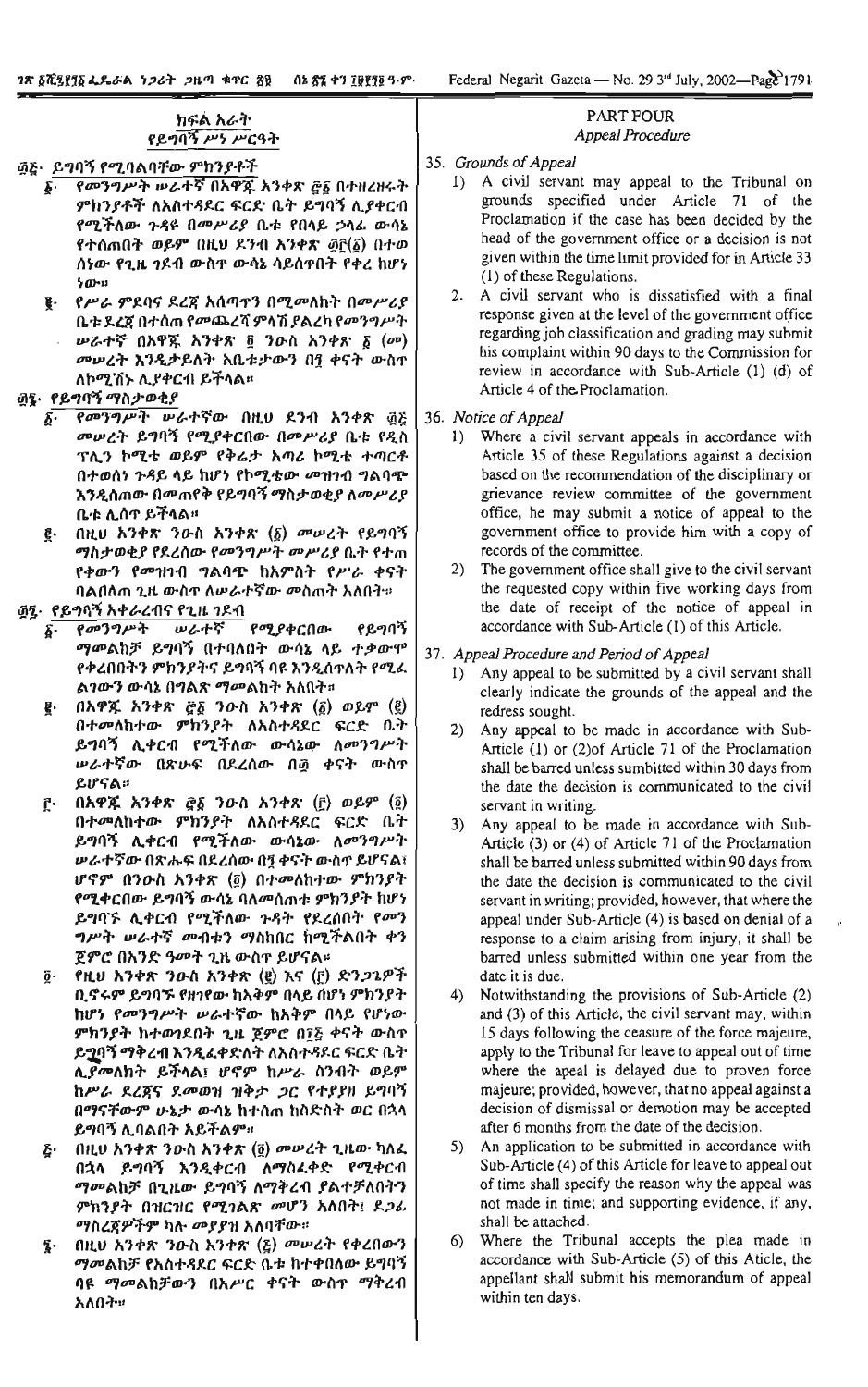| ፯· ይግባኝ ሊቀርብ የሚችልበት ጊዜ የመጨረሻ ቀን በሥራ                                          | 7) Where the last day                               |
|------------------------------------------------------------------------------|-----------------------------------------------------|
| ቀን ላይ ካልዋለ ይግባኙ በሚቀጥለው የሥራ ቀን ሊቀርብ                                           | working day, the ap                                 |
| ይችላል ፡፡<br>ወድ- ስለይግባኝ ማመልከ <i>ቻ</i>                                          | following working o                                 |
| የይግባኝ ማመልከቻ በይግባኝ ባዩ ወይም በወኪሎ<br>$\delta$ .                                  | 38. Memorandum of Appea<br>A memorandum of<br>1)    |
| <i>መፌረምና የሚ</i> ከተሎትን መያዝ አለበት፣                                              | appellant and contai                                |
| <i>ህ</i> ) የይማባኝ ባዩን ስምና አድራሻ፣                                               | the name and a<br>(a)                               |
| ለ) የመልስ ሰ <del>ጥ</del> ውን የመንግሥት መሥሪያ ቤት ስም!                                 | (b) the name of the                                 |
| ሐ) ይግባኝ የተባለባቸውን ምክንያቶች፤                                                     | the grounds of<br>(c)                               |
| <i>መ</i> ) እንዲስ <b>ታለት የሚፈል</b> ገውን ውሳኔ፣                                     | (d) the redress sou                                 |
| <i>w</i> ) ተያይዘው የቀረቡትንና በአስተጻደር ፍርድ ቤቱ                                      | the list of evid<br>(e)                             |
| ትዕዛዝ እንዲቀርቡለት የሚፈልጋቸውን ማስረ                                                   | produced by or                                      |
| <u> ጃዎች ዝርዝር።</u>                                                            | 2) A memorandum of                                  |
| ከአንድ በላይ በሆኑ ይግባኝ ባዮች የሚቀርብ የይግባኝ<br>₹.                                      | than one appellants                                 |
| <i>ማመ</i> ልከቻ በሁ <b>ሱም ወይም በወኪ</b> ላቸው ተፈርሞ                                  | by their representat                                |
| ሊቀርብ ይችላል።                                                                   | A memorandum o<br>3)                                |
| በዚህ እንቀጽ መሠረት የሚቀርብ የይግባኝ ማመልከቻ<br>$\mathbf{f}$                              | accordance with this                                |
| በሁለት ቅጇ ተዘጋጅቶ ለእስተጻደር ፍርድ ቤት ሬጅስ<br>ትራር መቅረብ አለበት።                           | registrar of the Trib<br>39. Registration of Appeal |
| ፴፱· ይግባኝን ስለ <i>መ</i> መዝገብ                                                   | The registrar of the<br>1)                          |
| የእስተዳደር ፍርድ ቤት ሬጅስትራር የይግባኝ ማመልከቻ<br>$\delta$ .                              | upon ascertaining th                                |
| ሊቀርብለት የዚህን ደንብ አንቀጽ ፴፰ ድን <i>ጋጌዎች</i>                                       | complies with the p                                 |
| የሚያሟላ መሆኑን በማረጋገጥ ተቀብሎ ይመዘግባል።                                               | Regulations.                                        |
| ሬጅስትራሩ የይግባኝ ኍጻዮች እንደ አቀራረባቸው ቅደም<br>ğ.                                      | The registrar shall I<br>2)                         |
| ተከተል ቁኖር ተሰዋቷቸው የሚመዘገቡበት የይግባኝ                                               | shall be recorded by                                |
| መዝገብ ይይዛል <b>።</b>                                                           | their submission.                                   |
| <del>9</del> ይግባኝን ውድቅ ስለማድረግ                                                | 40. Rejection of Appeal                             |
| <u>የእስተዳደር ፍርድ ቤት የቀረበለትን የይግባኝ ማመልከቻ</u>                                    | Where the Tribunal, upo                             |
| መርምሮ፣ ይግባኝ የተባለበት ጉዳይ በአዋጁ አንቀጽ ሮ፩                                           | of appeal, finds it that th                         |
| ድን <i>ጋጌዎች የሚሽ</i> ፈን ሆኖ ካላ <b>ገ</b> ኘው መልስ ሰጭውን                             | within the coverage of A                            |
| መሥሪያ ቤት መዋራት ሳያስፈልግ ይግባኙን ውድቅ አድርጎ                                           | shall reject the appeal w                           |
| ይግባኝ ባዩን ሊያሰናብተው ይችላል።                                                       | government office to app                            |
| <del>9</del> §· ይግባኝን ስለመፍቀድ<br>የይማባኝ                                        | 41. Admission of Appeal                             |
| ቢት የቀረበለትን<br><u>δ የአስተጻደር ፍር</u> ድ<br>ማመልከቻ መርምሮ ይግባኝ ለማቅረብ የሚያስችል          | 1) Where the Tribunal,<br>dum of appeal, is sat     |
| ምክንያት መኖሩን ሲያረጋግጥ ይግባኙ የሚሰማበትን                                               | it shall fix a day                                  |
| ቀን ወስኖ ይግባኝ ባዩና መልስ ሰጭው መስሪያ ቤት                                              | communicate same                                    |
| እንዲያውቁት ያደርጋል።                                                               | 2)<br>A copy of the memor                           |
| ይግባኙ በሚሰማበት ቀን መልስ ሰጭው መሥሪያ ቤት<br>g.                                         | on the respondent go                                |
| መልሱን በጽሁፍ ይዞ እንዲቀርብ የይግባኝ ማመልከቻው                                             | summoned to appear                                  |
| ቅጅ እንዲደርሰው ይደረ <i>ጋ</i> ል።                                                   | fixed for the hearing                               |
| <u>ዓ</u> ፂ· የተከራካሪ ወገኖች መቅረብ                                                 | 42. Presence of Parties.                            |
| δ· የአስተጻደር ፍርድ ቤት የይግባኝ ከርከሩን የሚያየው                                          | The Tribunal shall h<br>1)                          |
| ተከራካሪ ወንኖች በተንኙበት ይሆናል።                                                      | the parties.                                        |
| $\mathbf{g}$ - የዚሀ አንቀጽ ንውስ አንቀጽ /፩/ ድንጋጌ ቢኖርም፣                              | Notwithstanding the<br>2)                           |
| መልስ ሰቁው መሥሪያ ቤት በቀጠሮው ቀን<br>$\boldsymbol{\theta}$                            | this Article:                                       |
| ካልቀረበ ይግባኙ በሌለበት ይታያል፤                                                       | (a) the hearing of<br>absence of the r              |
| ይግባኝ ባዩ በቀጠሮው ቀን ካልቀረበ ይግባኙ<br>ለ)                                            | it fails to appea                                   |
| ይሰረዛል።                                                                       | the appeal shal<br>(b)                              |
| መልስ ሰጭው መሥሪያ ቤት በቀጠሮው ቀን ሊቀርብ<br>Ĉ٠.                                         | fails to appear o                                   |
| ያልቻለው በበቂ ምክንያት ከሆነ በሌለበት የተሰጠ                                               | 3)<br>The respondent gov                            |
| ትዕዛዝ ወይም ውሳኔ እንዲነሳለት ትዕዛዙ ወይም                                                | unable to appear at a                               |
| ውሳኔው መስጠቱን ካወቀበት ቀን ጀምሮ በ፤ ቀናት                                               | apply to the Tribur                                 |
| ውስ <b>ተ ለአስተ</b> ጻደር ፍርድ ቤቱ ሊ <i>ያመ</i> ለክት ይችላል።                            | decision given in its                               |
| ይግባኝ ባዩ በቀጠሮው ቀን ሊቀርብ ያልቻለው በበቂ<br>$\delta$ .<br>ምክንያት ከሆነ መቅረብ ያላስቻለው ምክንያት | date it became aware                                |
| በተወንደ በ፲ ቀናት ውስጥ የተሠረዘው ይግባኝ እንደንና                                           | The appellant may, v<br>4)                          |
| እንዲታይለት ለአስተጻደር ፍርድ ቤቱ ሊ <i>ያመ</i> ለክት                                       | hearing on justific                                 |
| ይችላል።                                                                        | Tribunal, within ten                                |
| የመጀመሪያ ደረጃ መቃወሚያ<br>፵፫·                                                      | grounds, to restore t                               |
|                                                                              | 43. Preliminary Objection                           |
| ፩· የአስተጻደር ፍርድ ቤቱ የቀረበለትን ይግባኝ ውድቅ<br><u>አንደየደርጎው መልስ ሰጭው መሥሪደ ቤት ከማከ</u>    | The respondent gov<br>1)<br>preliminary objectiv    |
|                                                                              |                                                     |

ተሉት ምክንያቶች በአንዱ ላይ ተመሥርቶ የመጀመሪያ

ደረጃ *መቃወሚ*ያ ሊያቀርብ ይችላል፤

- of appeal does not fall on a ppeal may be submitted on the day.
- - appeal shall be signed by the in the following:
		- ddress of the appellant;
		- e respondent government office;
		- appeal;
		- ght;
		- dence attached and those to be der of the Tribunal.
	- appeal to be submitted by more shall be signed by all of them or ive.
	- of appeal to be submitted in s Article shall be presented to the unal in two copies.
	- Tribunal shall register an appeal hat the memorandum of appeal provisions of Article 38 of these
	- keep a register wherein appeals numbering them in the order of

on examining the memorandum e ground of appeal does not fall Article 71 of the Proclamation, it ithout calling on the respondent pear.

- upon examining the memoranisfied with the ground of appeal, for hearing the appeal and to both parties.
- randum of appeal shall be served overnment office and it shall be r and reply in writing on the day
- ear the appeal in the presence of
- provisions of  $Sub-Article(1)$  of
	- the appeal shall proceed in the respondent government office if r on the day of the hearing:
	- Il be struck out if the appellant on the day of the hearing.
- emment office may, where it is a hearing on justifiable grounds, nal to set aside an order or a absence within ten days from the e of the order of decision.
- where he is unable to appear to a cable grounds, apply to the days from the ceasure of such he appeal.
- vernment office may submit a preliminary objection requesting the Tribunal to reject the appeal on any of the following grounds: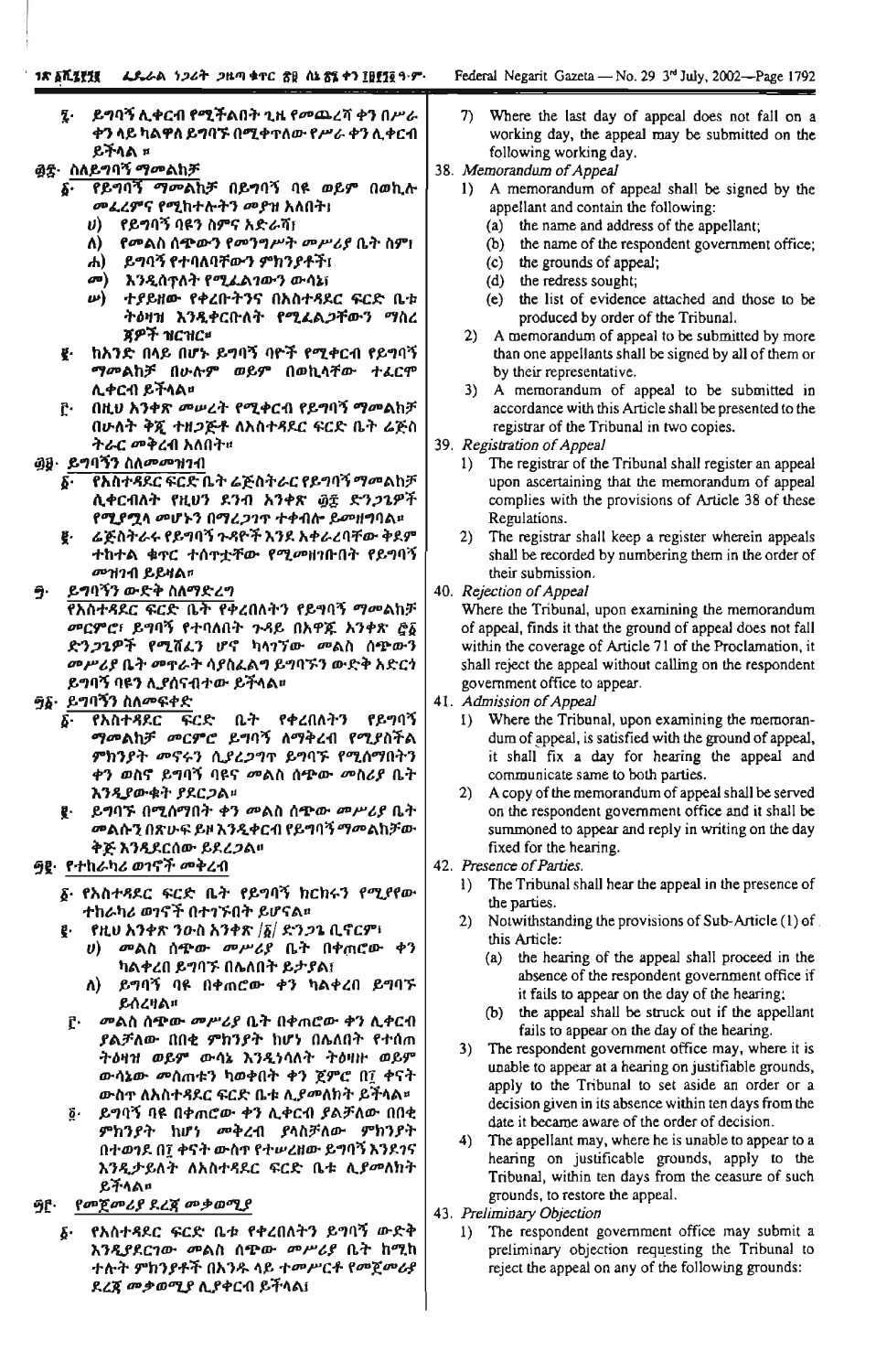- ብበት የሚችል ካልሆነ፤  $\Lambda$ ) የአስተዳደር ፍርድ ቤቱ በዚህ ደንብ አንቀጽ ፴፯(፬) መሠረት ሳይፈቅድለት የይግባኝ ማቅረቢያ ጊዜው ካለፈ በኋላ የቀረበ ከሆን፤
- ሐ) ጉዳዩ ቀደም ሲል ለአስተዳደር ፍርድ ቤት ቀርቦ ውድቅ የተደረገ ወይም ውሳኔ የተሰጠበት ከሆነ።
- E. የአስተዳደር ፍርድ ቤቱ ይግባኙን መስማት ከመጀመሩ በፊት በቀረበለት የመጀመሪያ ደረጃ መቃወሚያ ላይ ውሳኔ ይሰጣል።
- ፫· ይግባኙ መሰማት ከጀመረ በኋላ በዚሀ አንቀጽ ንውስ አንቀጽ (δ) መሠረት የሚቀርብ መቃወሚያ ተቀባይነት አይኖረውም።

# ፵፬· የይግባኝ መልስ

- <u>δ· መልስ ሰ</u>ሞው መሥሪያ ቤት ለቀረበበት ይግባኝ የሚስጠው መልስ፤ በሚመለከተው የመሥሪያ ቤቱ ኃላፊ ወይም ውክልና በተሰጠው ሰው መፌረምና የሚከተ ሎትን መያዝ አለበት፤
	- ሀ) የይግባኝ ባዩንና የመልስ ሰ<del>ጭ</del>ውን መሥሪያ ቤት ስምና አድራሻ፤
	- *የመሥሪያ* ቤቱን የመከራከሪያ ንጥቦች፤ A)
	- ሐ) ተያይዘው የቀረቡ የመከላከያ ማስረጀዎችን **NCHC!**
	- *መ*) የምስክሮችን ስምና አድራሻ/ካሉ/።
- g. በይግባኝ ማመልከቻ ላይ የተጠቀሰና በይግባኝ መልስ በቀጥታ ወይም በተዘዋዋሪ መንገድ ያልተካደ ፍሬ ነገር እንደታመነበት ይቆጠራል።

# ፵፭· *የመ*ልስ መልስ

ይግባኝ ባይ ለይግባኙ በተሰጠው መልስ ላይ<u>፣</u> የመልስ መልስ የማቅረብ እድል ይሰጠዋል።

# ማ፤ የይግባኝ ማመልከቻንና መልስን ስለማሻሻል

- ፩· ለትክክለኛ ውሳኔ አሰጣጥ የሚረዳ ሆኖ ሲያነንው የአስተ *ጻ*ዶር ፍርድ ቤቱ ውሳኔ ከመስጠቱ በፊት በማናቸውም ጊዜ የይግባኝ *ማሙ*ልከቻ ወይም *ሙ*ልስ እንዲሻሻል ሊፈቅድ ይችላል።
- g. የይግባኝ ማመልከቻ ወይም መልስ ተሻሽሎ ሲቀርብ ሌላው ተከራካሪ ወ1ን እንደሁኔታው መልስ ወይም የመልስ መልስ እንዲሰጥበት ይደረጋል።

# <u>ዓ</u>ን ይግባኝን ስለመተው

- ይግባኝ ባዩ ውሳኔ ከመሰጠቱ በፊት በማናቸውም ጊዜ ቩ ለአስተዳደር ፍርድ ቤቱ በጽሁፍ ገልጾ ይግባኙን መተው ይችላል።
- ይግባኙን የተወ የመንግሥት ሥራተኛ በዚያው ጉዳይ  $\ell$  . ላይ እንደንና ይግባኝ ሊያቀርብ አይችልም።

# ፵፰· ምስክርን ስለመጥራትና ስለመስማት

- ፩· የማንኛውም ተከራካሪ ወገን ምስክሮች የመልስ ሰሞው *መሥሪያ* ቤት ሥራተኞች ከሆኑ የአስተጻደር ፍርድ ቤቱ ለእያንዳንዳቸው መጥሪያ መላክ ሳያስፈልገው ትዕዛዙ በመሥሪያ ቤቱ አማካይነት እንዲደርሳቸው ማድረግ ይችላል።
- *የመ*ልስ ሰ**ጭው** *መሥሪያ* **ቤት ሠራተኛ ያልሆነ ም**ስክር æ. እንዲቀርብ በአስተጻደር ፍርድ ቤቱ ሲታዘዝ ምስክሩን የቆጠረው ተከራካሪ ወገን መዋሪያውን እንዲያደርስ **RRLJAH**
- ፫· የዚህ ደንብ አንቀጽ ፲፯ ድን*ጋጌ*ዎች በአስተጻደር ፍርድ ቤቱ ለሚሰሙ ምስክሮችም ተፈጸሚ ይሆናሉ።
- (a) where the case is not appealable in accordance with Article 71 of the Proclamation;
- (b) where the appeal is filed out of time without obtaining leave from the Tribunal in accordance with Article 37(4) of these Regulations;
- (c) where the case has previously been rejected or decided by the Tribunal.
- 2) Before proceeding with the hearing of the appeal, the Tribunal shall decide on the preliminary objection.
- 3) No preliminary objection may be admitted after the commencement of the hearing of the appeal.

# 44. Reply

- 1) The respondent government office's reply to an appeal shall be signed by the concerned official or by a duly authorized person and shall contain the following:
	- (a) the names and addresses of the appellant and the respondent government office;
	- (b) the grounds of defence;
	- (c) the list of evidence attached;
	- (d) the names and addresses of witnesses, if any.
- 2) Every allegation of fact in a memorandom of appeal, if not denied specifically or impliedly in the reply, shall be taken to be admitted.

# 45. Counter-reply

The appellant shall be given an opportunity to counterreply.

- 46. Amendement of Memorandum of Appeal and Reply
	- 1) The Tribunal may, where it finds it necessary to reach at a proper decision, allow the amendment of a memorandum of appeal or reply at any time before judgement.
	- 2) Where an amendment of a memorandum of appeal or a reply is filed, the other party shall be invited to reply or counter-reply as the case may be.
- 47. Withdrawal of Appeal
	- 1) The appellant may, at any time before judgement, withdraw his appeal by notifying the Tribunal in writing.
	- 2) A civil servant who has withdrawn an appeal shall be precluded from lodging a fresh appeal in respect of the same cause of action.

# 48. Summoning and Examination of Witnesses

- 1) Where the witnesses of any of the parties are working in the respondent government office, the court may, without issuing summons to each of them, communicate its order through the government office.
- 2) Where a witness other than those working in the respondent government office is summoned by the Tribunal; the party calling the witness shall be responsible to serve the summon.
- 3) The provisions of Article 17 of these Regulations shall mutatis mutandis be applicable in respect of witnesses to be examined by the Tribunal.